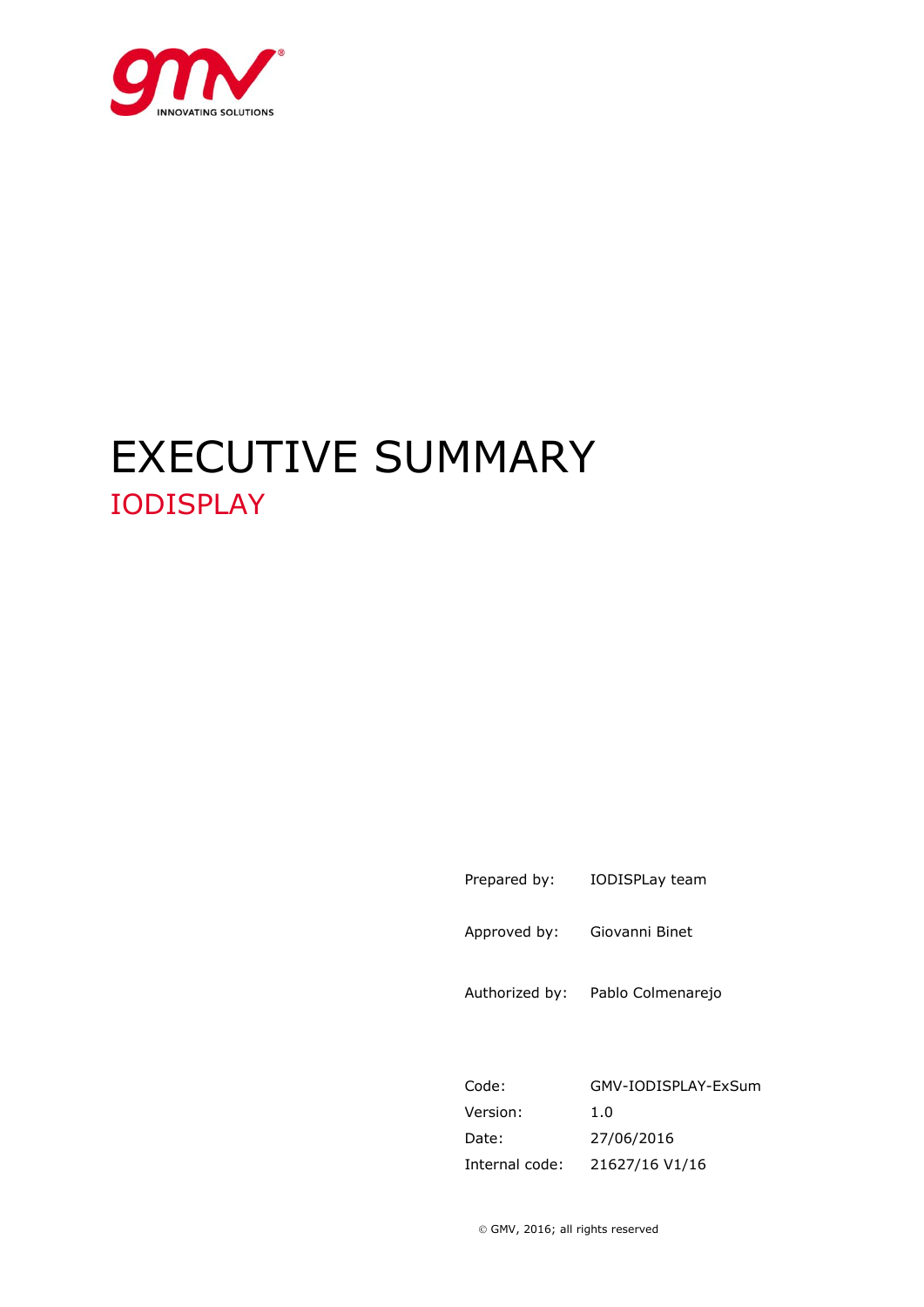

# **TABLE OF CONTENTS**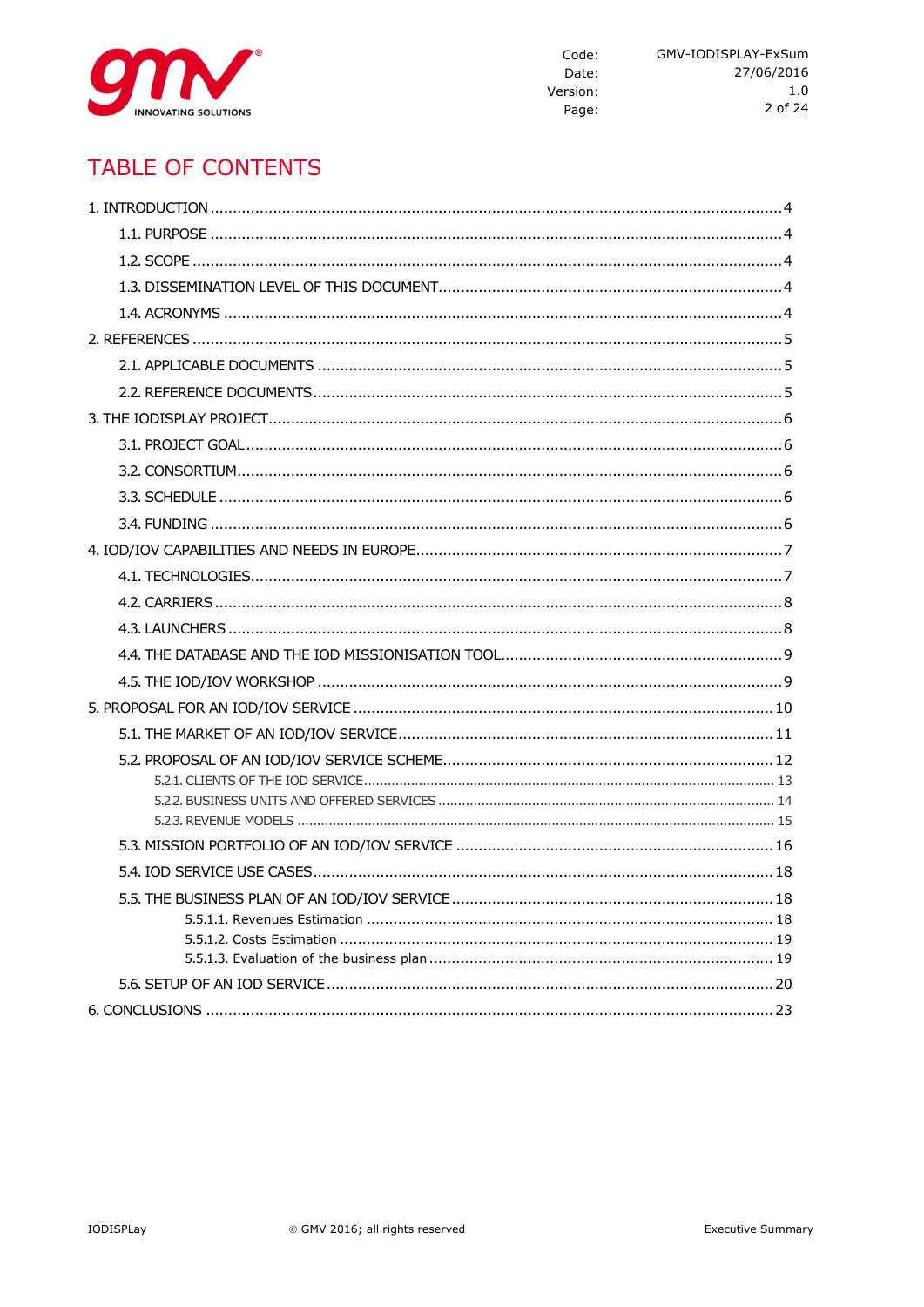

# LIST OF TABLES AND FIGURES

| Figure 4-1: IOD technologies database - contributing countries and organisations7 |  |
|-----------------------------------------------------------------------------------|--|
| Figure 4-2: IOD technologies database - categorisation per ESA technology tree 8  |  |
| Figure 4-3: IOD technologies database - categorisation per ESA service domains 8  |  |
|                                                                                   |  |
|                                                                                   |  |

Figure 5-3: potential setup of IOD service elements under H2020 support..................................... 22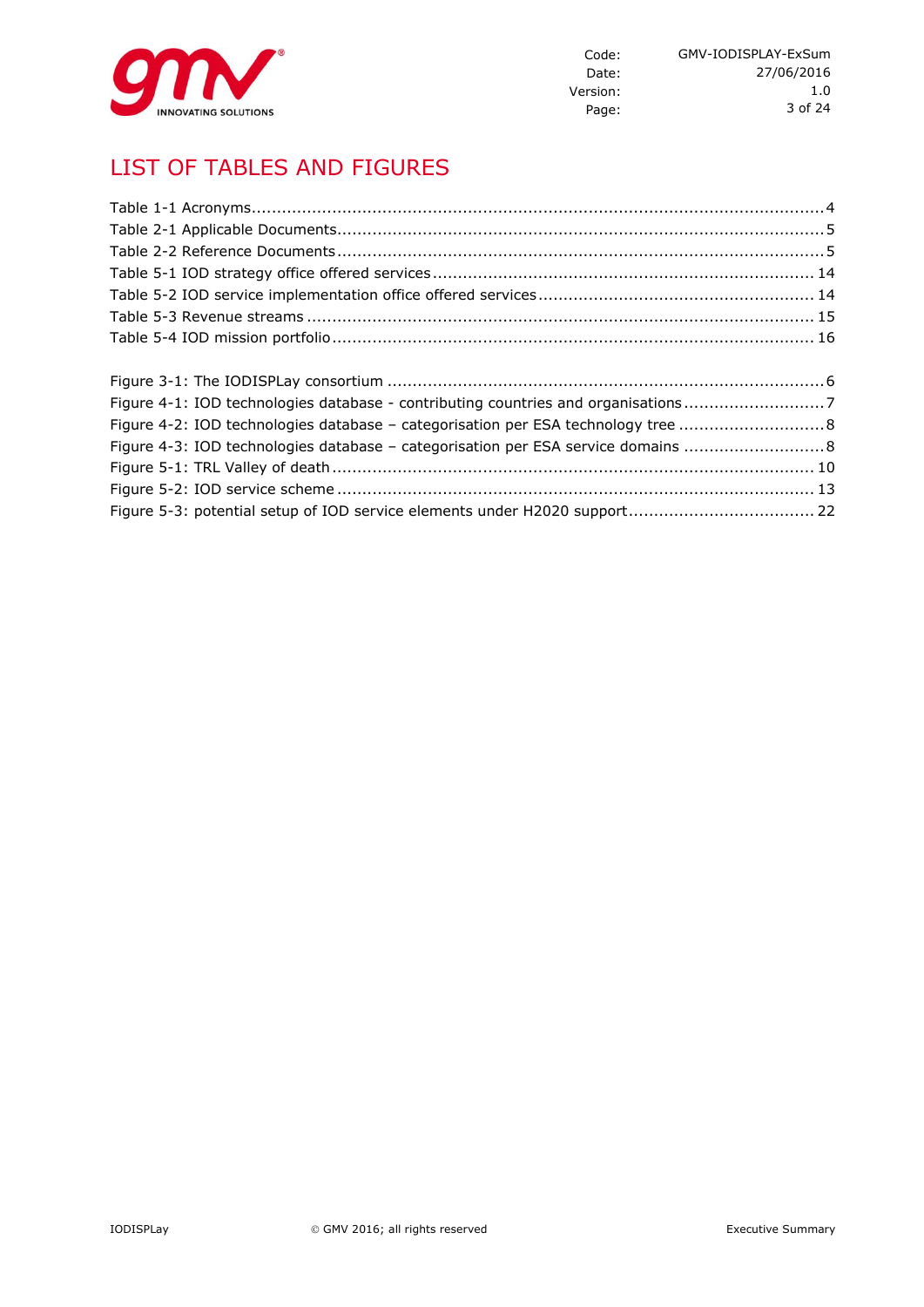

# 1. INTRODUCTION

# 1.1.PURPOSE

This document is the Executive Summary of the H2020 IODISPLay project, and it contains the result of the activities carried out during the project.

### 1.2.SCOPE

This document is the technical note deliverable ExSum in the frame of the WP6000 of the project (Management).

# 1.3.DISSEMINATION LEVEL OF THIS DOCUMENT

This document is to be considered as Public.

# 1.4.ACRONYMS

Acronyms used in this document and needing a definition are included in the following table:

| <b>Acronym</b> | <b>Definition</b>                  |
|----------------|------------------------------------|
| <b>COTS</b>    | Commercial off The Shelf           |
| GEO            | Geostationary orbit                |
| IOD            | In-Orbit Demonstration             |
| IOV            | In-Orbit Validation                |
| LEO            | Low Earth Orbit                    |
| <b>MITO</b>    | Missionization TOol                |
| <b>SSA</b>     | <b>Space Situational Awareness</b> |
| <b>SST</b>     | Space Surveillance and Tracking    |
| SW             | Software                           |
| <b>TBC</b>     | To Be Confirmed                    |
| <b>TBD</b>     | To Be Defined                      |
| <b>TRL</b>     | Technology Readiness level         |

#### **Table 1-1 Acronyms**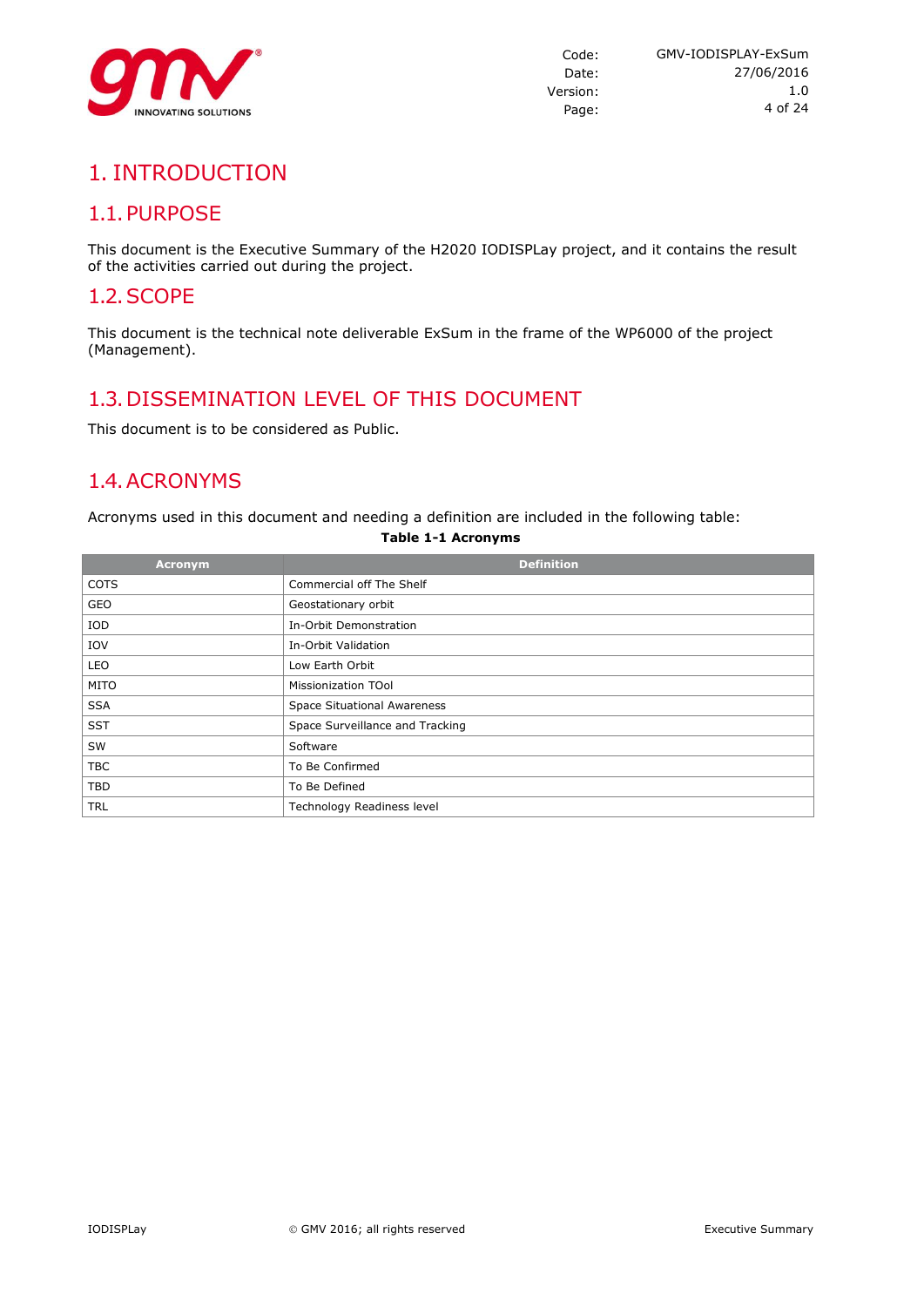

# 2. REFERENCES

# 2.1.APPLICABLE DOCUMENTS

The following documents, of the exact issue shown, form part of this document to the extent specified herein. Applicable documents are those referenced in the Contract or approved by the Approval Authority. They are referenced in this document in the form [AD.X]:

#### **Table 2-1 Applicable Documents**

| Ref.   | Title                                                            | Code              | <b>Versio</b> | <b>Date</b> |
|--------|------------------------------------------------------------------|-------------------|---------------|-------------|
| [AD.1] | IODISPLay grant agreement and its annexes (grant $640253$ ) Ref. | Ares(2014)3646475 |               | 03/11/20    |

### 2.2.REFERENCE DOCUMENTS

The following documents, although not part of this document, amplify or clarify its contents. Reference documents are those not applicable and referenced within this document. They are referenced in this document in the form [RD.X]:

| Ref.   | <b>Title</b>                                                                          | Code                 | <b>Version</b> | <b>Date</b> |
|--------|---------------------------------------------------------------------------------------|----------------------|----------------|-------------|
| [RD.1] | IODISPLAY selected IOD/IOV technologies                                               | GMV-IODISPLAY-D1.1   | 1.0            | 30/04/2015  |
| [RD.2] | IOD commercial market status and perspectives                                         | VVA-IODISPLAY-D1.22  | 2.0            | 10/09/2015  |
| [RD.3] | IOD/IOV dedicated platforms review                                                    | INTA-IODISPLAY-D2.1  | 1.0            | 02/05/2015  |
| [RD.4] | IOD/IOV launchers analysis                                                            | GAUSS-IODISPLAY-D2.2 | 1.0            | 29/05/2015  |
| [RD.5] | Carrier requirements per IOD technology                                               | GMV-IODISPLAY-D3.1   | 1.0            | 01/08/2015  |
| [RD.6] | Available IOD carrier resources                                                       | INTA-IODISPLAY-D3.2  | 1.0            | 28/12/2015  |
| [RD.7] | IOD MITO infrastructure                                                               | GMV-IODISPLAY-D3.3   | 1.0            | 31/07/2015  |
| [RD.8] | IOD MITO populated                                                                    | GMV-IODISPLAY-D3.4   | 1.0            | 15/01/2016  |
| [RD.9] | IOD/IOV mission portfolio and IOD service<br>model                                    | GMV-IODISPLAY-D4.1   | 1.0            | 04/04/2016  |
|        | [RD.10] IOD/IOV selected missions requirements                                        | GMV-IODISPLAY-D4.2   | 1.0            | 19/05/2016  |
|        | [RD.11] IOD/IOV selected missions preliminary design<br>and IOD service business case | INTA-IODISPLAY-D4.3  | 1.0            | 27/06/2016  |
|        | [RD.12] IOD/IOV workshop conclusions                                                  | GMV-IODISPLAY-D5.1   | 1.0            | 10/12/2015  |

#### **Table 2-2 Reference Documents**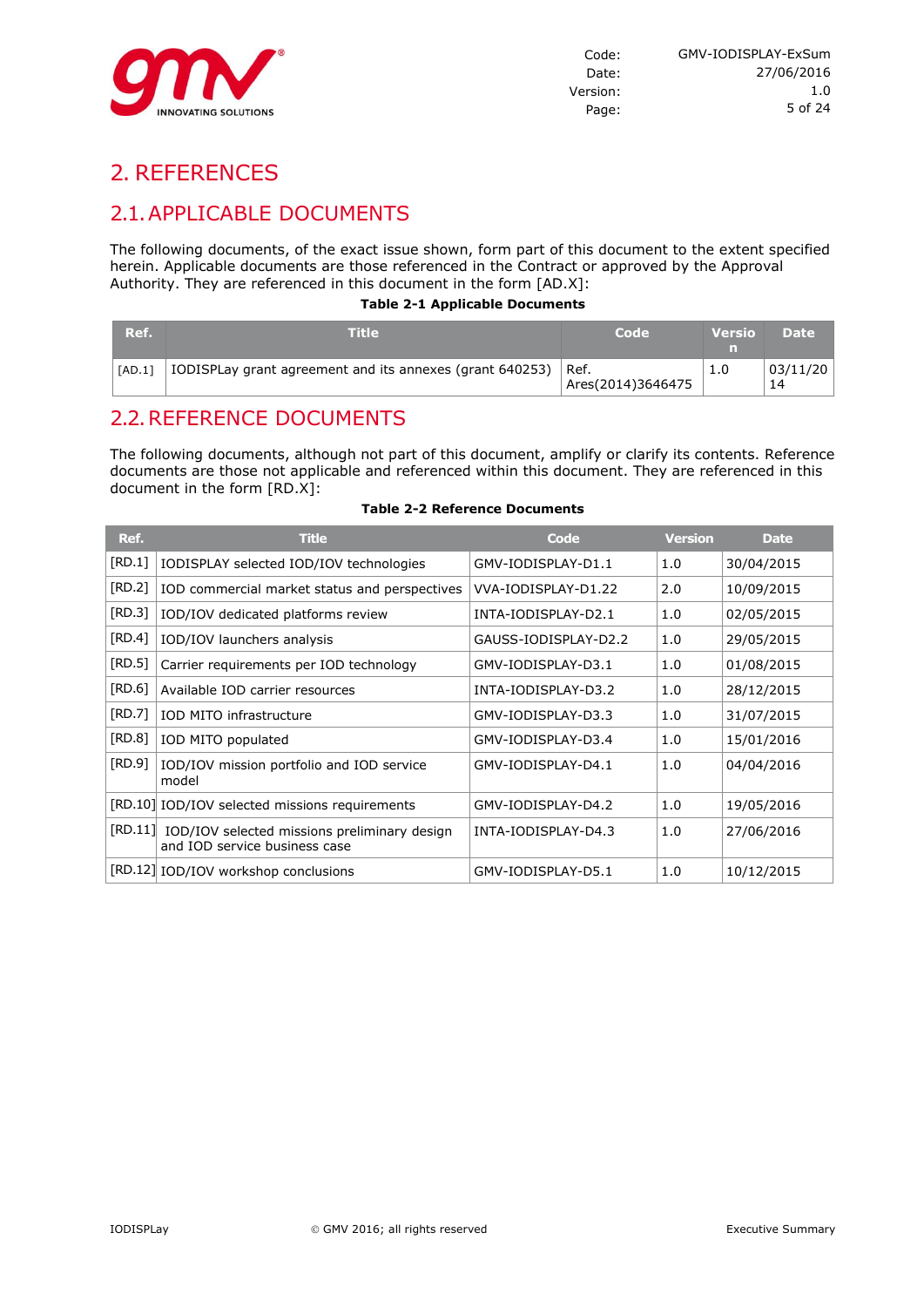

# 3. THE IODISPLAY PROJECT

# 3.1.PROJECT GOAL

The goal of IODISPLay project could be summarized by the following statement

*"The goal of IODISPLay project is to identify and down-select a portfolio of In-Orbit Demonstration (IOD) missions achievable in the H2020 timeframe, through assessing the current European IOD needs and capabilities (in terms of technologies, carriers and launchers), as well as the potential of having a commercial IOD service."*

The project has been funded under the H2020 Space Call "COMPET-05-2014 – In-Orbit Demonstration / Validation.

### 3.2.CONSORTIUM

The IODISPLay consortium is formed by:

- GMV Aerospace and Defence (GMV, Spain), which is the project coordinator, as well as the responsible of the collection of IOD technologies, the definition of the IOD mission portfolio and of the IOD commercial service scheme
- Instituto Nacional de Técnica Aeronáutica (INTA, Spain), which is the system engineer of the study and responsible of carriers identification
- Valdani, Vicari e Associati (VVA, Italy), responsible of the analysis of the IOD market and of the business plan of the IOD commercial service
- Group of Astrodynamics for the Use of Space Systems (GAUSS, Italy), responsible of the launchers identification



**Figure 3-1: The IODISPLay consortium**

### 3.3.SCHEDULE

The project started in January 2015 and concluded in June 2016 for a total duration of 18 months.

### 3.4.FUNDING

The project has received funding (total of 500.000 euros) from the European Union's H2020 research and innovation program under grant agreement No 640253.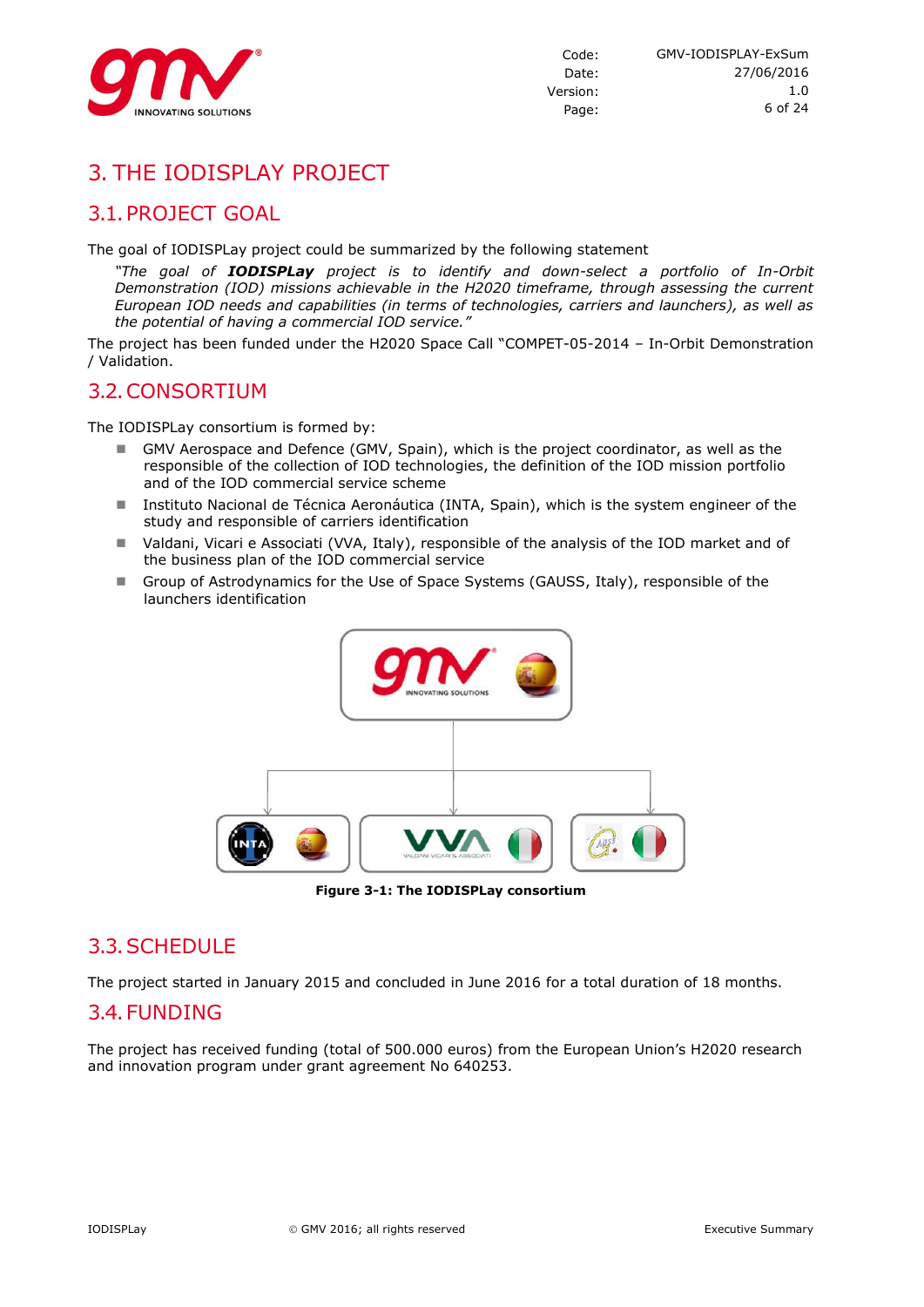

# 4. IOD/IOV CAPABILITIES AND NEEDS IN EUROPE

In order to assess the status of IOD within Europe, the first phase of the project has been devoted to gather information from industries and R&D institutes on past and present IOD initiatives and missions. The collected information have been categorized in three different groups:

- Technologies: which includes all the "IOD/IOV payloads" that need to be demonstrated in orbit
- Carriers: which includes the spacecraft bus (current and proposed) that can give services for demonstrating or validating technologies in orbit
- Launchers: that include launch vectors (current or proposed) capable of delivering IOD missions to space

While the information on platforms and launchers has been mostly gathered through desk research, the team did an extensive active investigation on technologies that could profit from IOD, setting up a scheme (based on emails and 1-to-1 phone calls) which involved technology developers from all over Europe. For each category, specific questionnaires templates have been prepared and filled out.

### 4.1.TECHNOLOGIES

In our European-wide survey, a total of 154 technology proposals have been suggested for IOD by more than 70 different entities. Figure below shows the IOD proposals received per country and per type of organisation, showing a fairly good coverage of European countries and organisations.



**Figure 4-1: IOD technologies database - contributing countries and organisations**

The following chart depicts the coverage achieved, from the received questionnaires, in terms of Technology Domains defined in ESA's Technology Tree classification. It has to be noted that some proposed technology can be categorized under more than one Technology Domain (the upper branch of ESA's Technology Tree).

Analysing [Figure 4-2,](#page-7-0) it can be said that there is in general a good coverage of the whole technology domains that are part of a space mission. In particular, the following aspects should be highlighted:

- The highest interest in IOD resulted for propulsion technologies and "Space Systems Control", "Onboard data systems" and "RF Systems, payloads and Technologies", ·.
- Very good participation from technologies on "Optics" and "Optoelectronics", "Mechanisms" and "Structures".
- Limited (or absent) proposed IOD has been received on "Spacecraft Electrical Power", "System Design and Verification", "Aerothermodynamics" and "Ground Station Systems and Networks" (TD 26 is an "Others" category which has not been used).

It has to be noted that the type of technologies that has been received has been very diverse: from single subsystem technologies to complete spacecraft subsystems or payloads, going to complex techniques.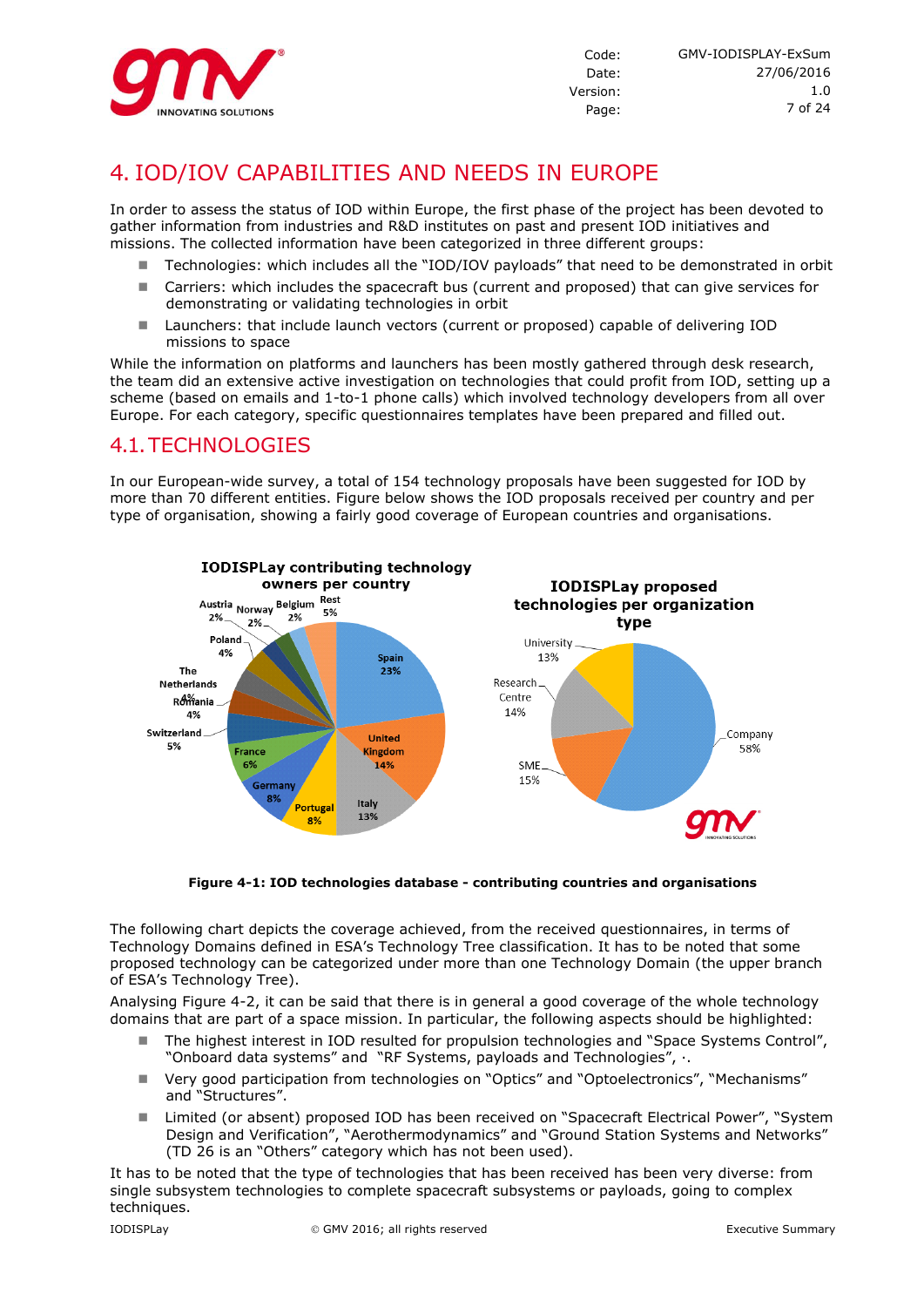



**Figure 4-2: IOD technologies database – categorisation per ESA technology tree**

<span id="page-7-0"></span>Looking at the application of the technologies that have been proposed (the following chart depicts the technologies proposed against the ESA's Service Domains), one can see that most of them are generic ones and therefore applicable to a wide variety of space missions.



**Figure 4-3: IOD technologies database – categorisation per ESA service domains**

# 4.2.CARRIERS

A research has been carried out in order to identify carriers that could be applicable to an IOD mission. Our research has focused on satellites up to the Minisat range (below 500kg), and has identified a large number of platforms with a different degree of flight heritage. Among all these platforms, detailed information on their performances and services available to IOD payloads has been gathered for a total of 30 carriers, including also modified upper stages that could offer enough resources for demonstrating/validating payloads in orbit.

### 4.3.LAUNCHERS

Similarly, information on current and future launchers that could be used by an IOD mission has been gathered. These include European Launch Vehicles (Ariane5, Soyuz, VEGA as well as the indevelopment Ariane6), as well as other interesting launches for small satellites like DNEPR or PSLV. For the selected launch vehicles, the launch manifest up to 2020 has been collected.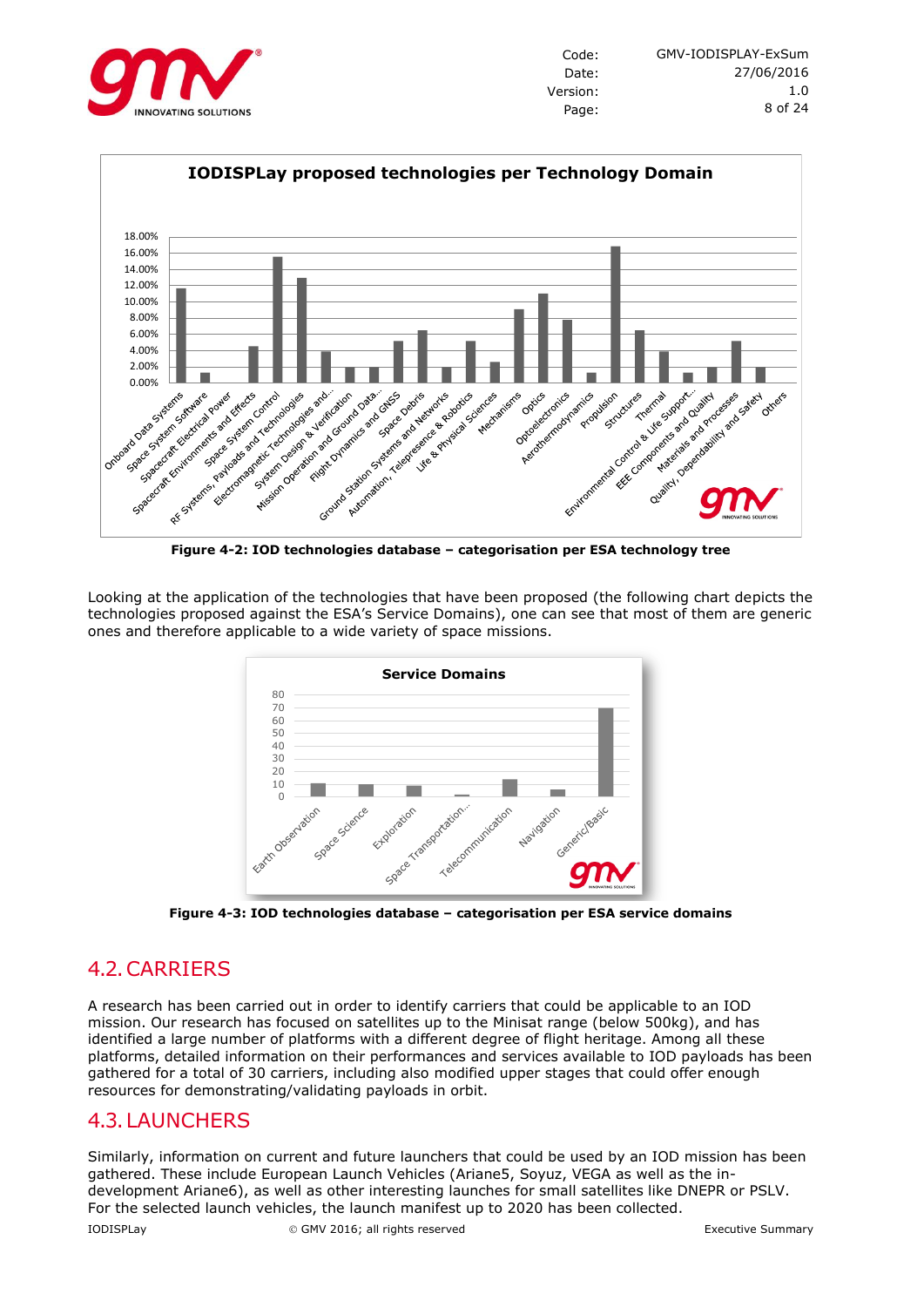

# 4.4.THE DATABASE AND THE IOD MISSIONISATION TOOL

All the retrieved information has been structured in a database, which allows browsing and comparing characteristics of the different technologies, such as the requirements that these technologies impose on a carrier for their demonstration in orbit.

The information is stored in tables and then ready by a script that presents to the user html reports. Different technologies can be combined together into "IOD mission configurations", which also present to the user which carriers are compatible with the selected technologies combinations and the remaining margins. This can be done with the Missionisation Tool (MITO tool), which can help the user to quickly assess the main characteristics (mass, power, pointing accuracy, ROM price) of different IOD mission configurations. Also, the tool suggests additional technologies that may be included in order to use the spare space on the selected carrier for a given IOD mission configuration. Similarly, the applicable launchers (in terms of mass, orbit and fairing dimensions) are suggested to the user.

In addition, the user can give critical assessment of the different technologies in order to have a further evaluation of each technology (in addition to the data contained in the questionnaires) and produce IOD figures of merit for a mission configuration.

This tool has been prepared in order to:

- ease browsing through the IOD database
- create and evaluate IOD mission configurations
- compare different IOD mission configurations

#### 4.5.THE IOD/IOV WORKSHOP

Organized by IODISPLay in conjunction with the other parallel H2020 IOD projects, the IOD/IOV workshop held in ESA/ESTEC in November 2015 had the following objectives:

- To gather all main IOD European actors around one single table: policy makers, industries, academia, operators, launchers
- To generate a discussion on what are the priorities for IOD
- To present the main current and recent activities related to IOD
- To propose to policy makers guidelines and priorities about future of IOD within H2020

More than 80 people were present at the event: European Commission, ESA, several National Delegations, Coordinators and Partner organisations from the Consortiums of the four H2020 IOD projects (from COMPET-5-2014), and a relevant presence of technology owners, system integrators and launcher developer and providers. The agenda can be found in the [IODISPLay website.](http://www.iodisplay.eu/iod_workshop/) The offered presentations triggered a discussion on the priorities for IOD within Europe.

The main messages that can summarize the generated discussion are presented here below:

- The initial H2020 IOD objective is to foster a service for providing opportunities of IOD, which can enable frequent and ideally self-sustainable access to space.
- Choice of technologies to be flown will come after the definition of any IOD service (including roles) and will depend on what the Community will propose.
- Investment in critical technologies and non-dependence is needed to boost European competitiveness: the upside is that Europe is investing much more than 7 years ago.
- Return of Investment from IOD (excluding purely commercial technologies) can be achieved by demonstrating complex techniques.
- In order for an IOD to have added value, the user should be identified.
- Commercial IODs (especially telecom) already have their ways for flying, since there is a final commercial customer behind.
- In order to overcome valley of death, the solution cannot rely only on demanding money for IOD to people who don't have it. Institutional support is needed.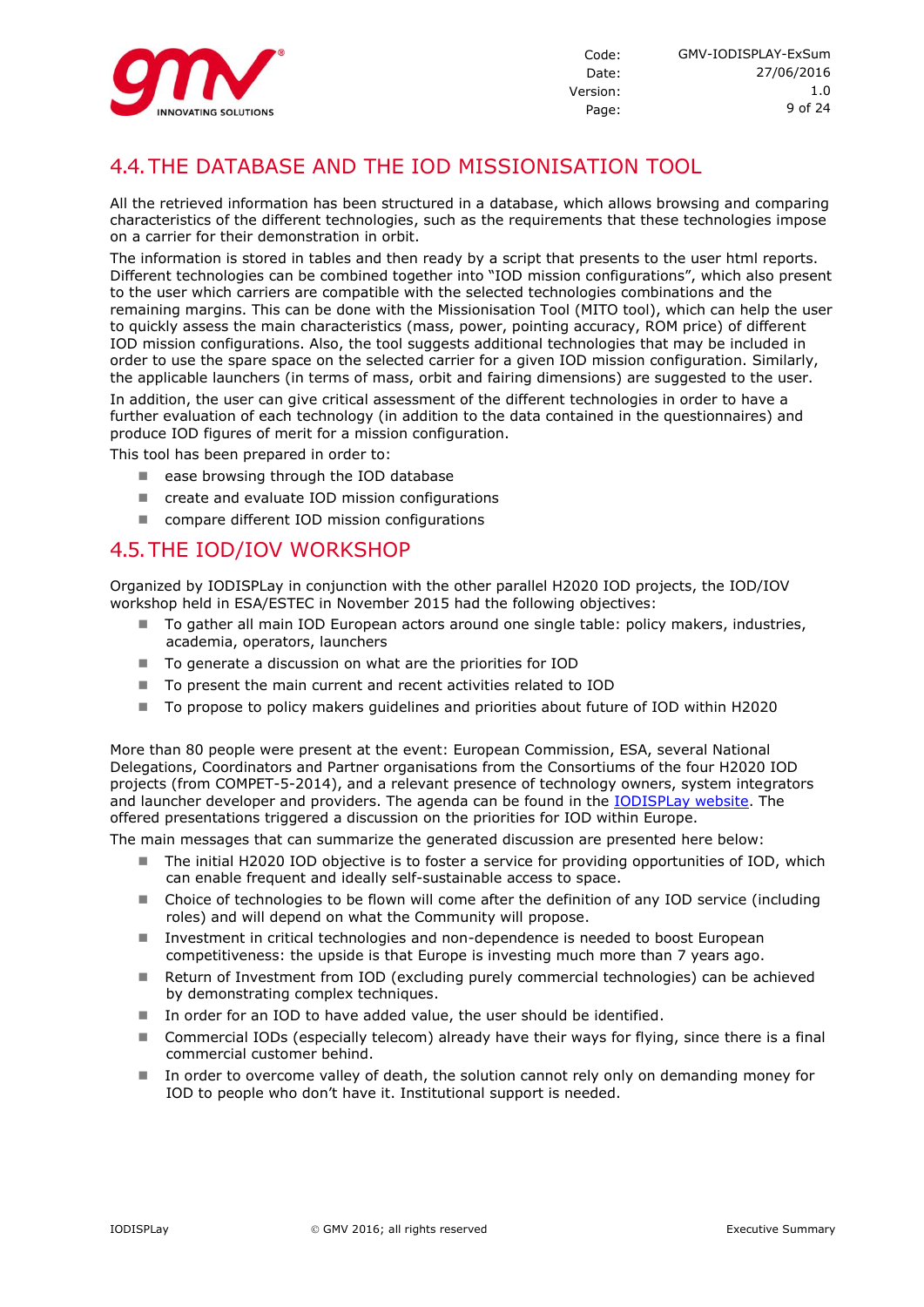

# 5. PROPOSAL FOR AN IOD/IOV SERVICE

The European Commission clearly highlighted, since the issue of the H2020 COMPET-5-2014 call, the need for Europe to make access to space possible for new technologies and innovations, by means of in-orbit demonstrations and/or validation. This would further foster competitiveness and nondependence. IODISPLay, with its survey activity, demonstrated the existence of the so called "valley of death" (see figure below), and hence the need for a change of paradigm to solve this situation. Many technologies with a relatively high TRL (4-5), remain stuck in the TRL scale, struggling for finding funds and opportunities for further maturing their technologies and getting an affordable ticket to space in a predictable frame.



Within IODISPLay survey, more than 150 technologies have been proposed for IOD: what can be said with a high degree of confidence is that most of these technologies, given the current possibilities, will not find their way to being demonstrated in orbit.

Also, the results of the IODISPLay consultations put under the spotlights other very relevant aspects:

- There is a high interest in IOD/IOV from technology developers;
- $\blacksquare$  Many technologies are really innovative and, within their engineering and qualification models, nurse high potential, both in term of interest from institutions for scientific missions and applications and for the disruptive effect they could have on the markets, once demonstrated;
- Other technologies, for sure, are based on less innovative concepts, but they generally have a wide commercial application that could anyway enable, once flown, the opening of new competiveness scenarios (within Europe, as well as with respect to the rest of the World), as well as the creation -or conservation- of occupation and jobs, and from these the release of new potential for growth and other innovation.

All these facts give confidence that a virtuous circle is possible, if there would be a jump out of the "valley of death". Moreover, nothing in the current situation would solve this problem.

The solution to the current situation would need to provide frequent, predictable and affordable access to space for demonstrating technologies in orbit, as also highlighted during the IOD workshop held at ESTEC in November 2015.

While currently such mechanism is not yet available as European commercial service, some IOD initiatives (mainly institutional) have tried to go in a similar direction. The German TET-1 mission has been funded by the DLR's On-Orbit Verification programme (launched in 2012). The initial idea of this mission is that it would initiate a program with recurrent IOD missions based on the TET platform. The second TET mission however did not obtain funding from DLR (TET-2 has been studied up to phase B): currently a fully financed mission is not foreseen by DLR. Similarly, UK's TechDemoSat (TDS, launched in 2014) initiative resulted into a single shot IOD mission.

Now DLR and UKSA are joining forces with the bi-lateral EuroIOD common initiative, with Phase A studies funded through ESA's GSTP program. The initiative, presented at the IOD workshop, aims at bringing together the experience in TET and TDS, especially of the integrators OHB/AstroFein (TET)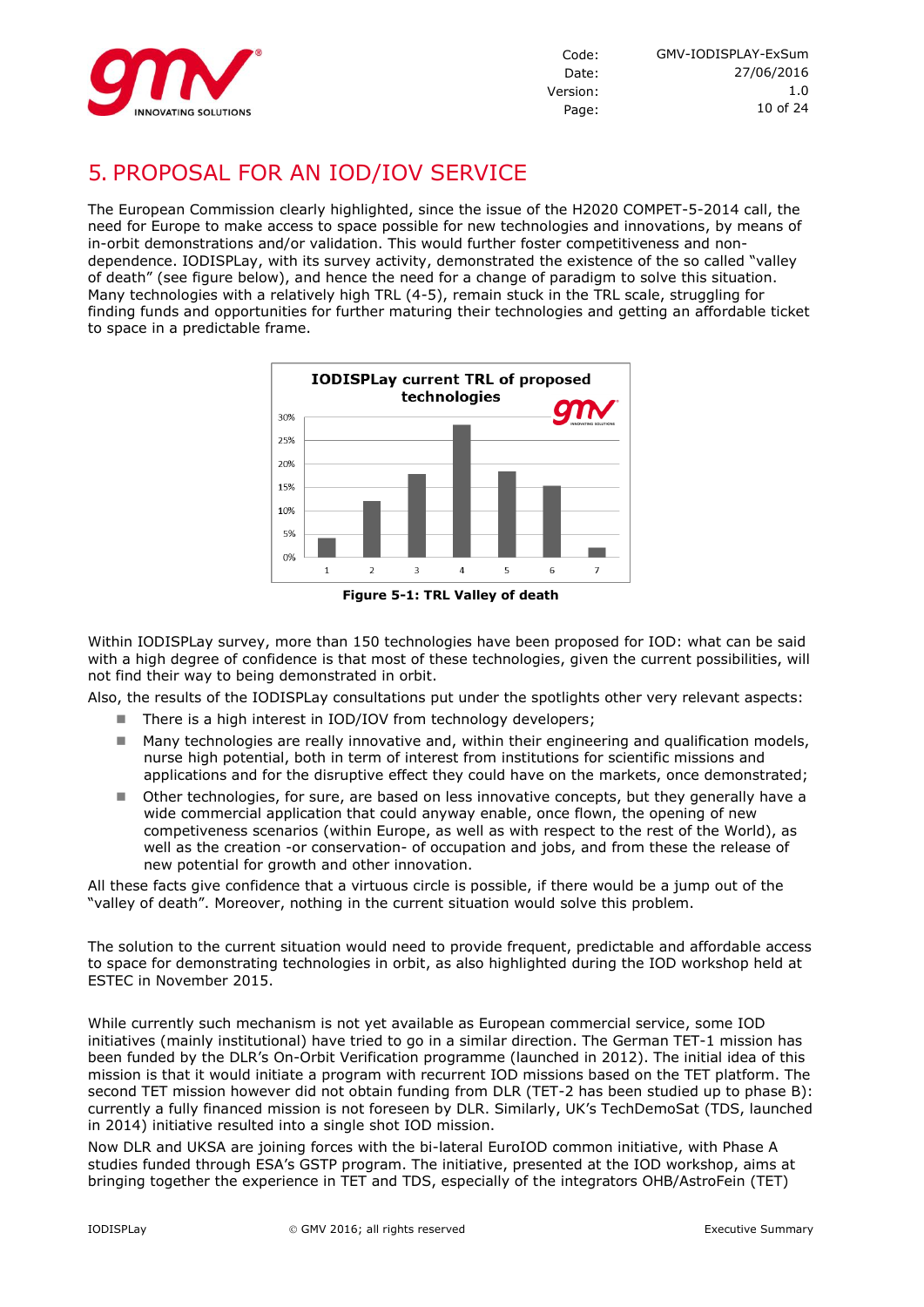

and SSTL (TDS). The initiative foresees one IOD mission every two year, with a payload selection competition running in parallel with the mission definition.

ESA's Technology Flight Opportunities (under GSTP element 3) have the objective of matching payloads with satellites that offer spare room to host them. ESA acts as a middleman and provides the database that links the two parties (payload and carrier), as well as potentially financing the cost of the payload through GSTP programs. Also, ESA has a track record of successful IOD PROBA missions, implemented under full institutional funding (through GSTP programme). These missions do not have, however, the intention of being initiators or part of a service. Lastly, the Spanish SME TestInSpace has launched an initiative where IOD is possible on-board of 3U cubesat platforms, supported by a grant for the H2020 SME initiative phase 1. ESA is also now leaning towards the use of cubesats for performing IOD missions, such as the case of the GOMX-3 mission. Similarly, the UK's Space Applications Catapult has recently started an initiative for IOD using cubesats, to be deployed from the ISS.

Some generic considerations can be done about the characteristics of these mentioned past and ongoing experiences:

- In the recent years the IOD problem has been tackled in under multiple and different schemes
- None of those have had or has up to date a clear commercial objective or is underlying a successful service scheme
- The TET and TDS platforms are both in the range of 120/150 kg (with around 50kg of payload), which may result in relatively high costs. Same is for PROBA missions. Focusing the service on smaller platforms could potentially lower the costs and make the price for commercial customers more appealing, though the need for large (institutional) payloads still exists
- Some of them have been deployed only at national level, without exploiting the potential of a European-wide market
- The institutional effort is thus required to setting up an IOD service scheme

### 5.1.THE MARKET OF AN IOD/IOV SERVICE

Within IODISPLay, it has been explored the possibility that the identified IOD schemes to be implemented within H2020 can be the first step of a commercial IOD service. In this context, a market survey for an IOD service has been carried out.

Up to now, there is a mismatch between demand and offer of IOD opportunities, both in terms of number of such opportunities vis-à-vis the level of demand and in terms of the required budget of IOD activities vis-à-vis the availability to pay by technology developers.

While institutional missions and "hosted payload" approaches provide specific opportunities, and so are also doing Cubesats for small technologies, at the time being there is no such thing as a commercial service dedicated to demonstrating technologies in-orbit.

The demand for IOD is composed by technology suppliers in the manufacturing sector, which can be grouped in two main categories: private companies and research organisations, though the vast majority of the needs arise from the companies. The need for IOD is expressed for systems, equipment and components.

The entities representing the potential demand for IOD services obviously share the same characteristics of the overall EU space industry, composed of a small number of very large system integrators and a large number of smaller companies.

Aside the obvious differences in terms of available resources and scale of the activities between these two categories of players, there are also differences in the average financial outlook, whit small companies tending to be under pressure, recording low, zero or negative profitability.

As mentioned above, the companies contacted within the project expressed a strong interest in IOD. After removing outliers, the average budget foreseen as necessary for IOD has been indicated to be around 720 thousand EUR.

Further analysis, carried out through in-depth interviews with selected technology developers, revealed that companies that are not system integrators often develop their products and components up to a certain stage, and then wait for opportunities to materialize in order to finalise the progression of TRL. Reasons behind are many: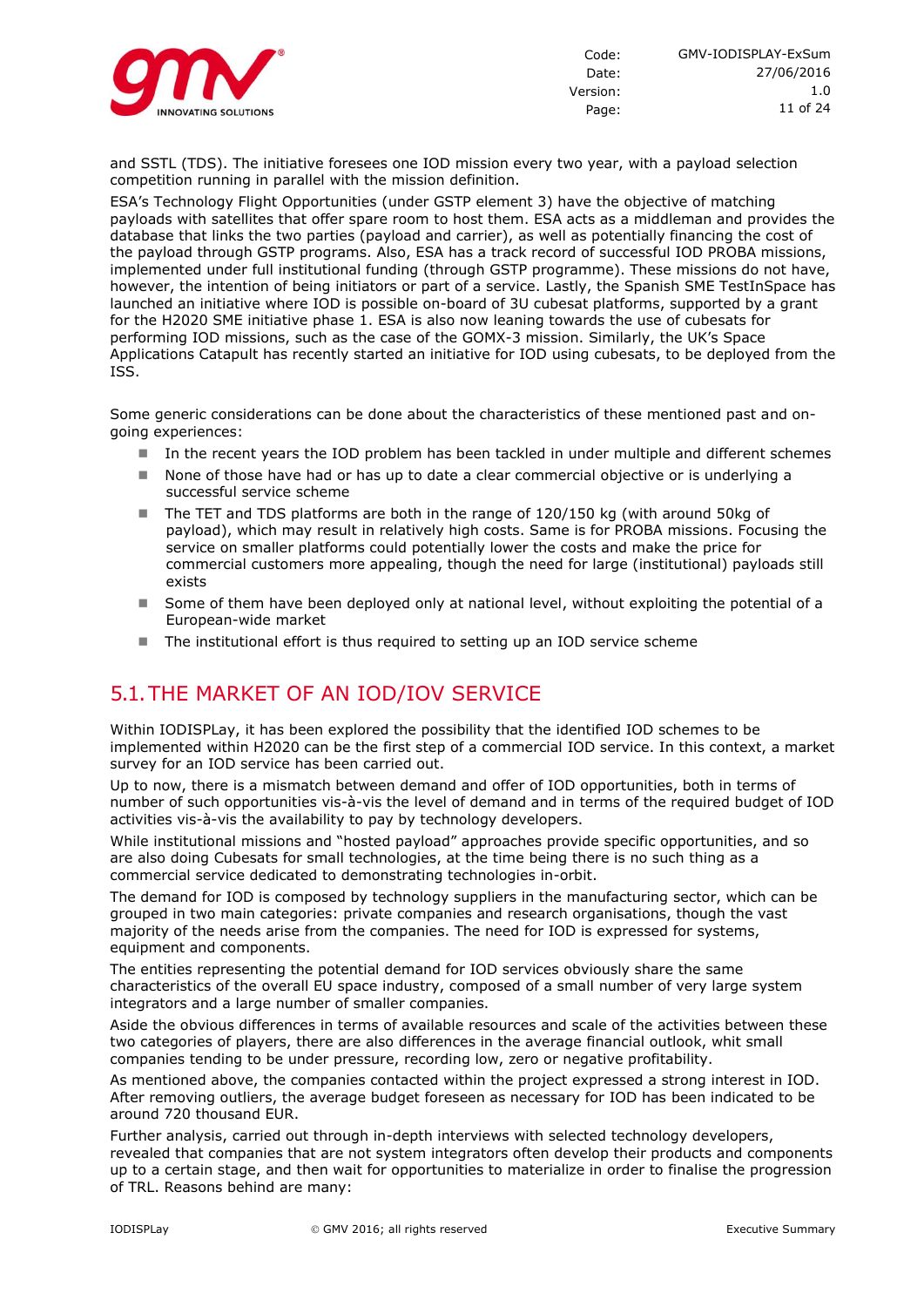

- Some technologies are driven by institutional needs rather than by commercial objectives. In this case, an institutional player requires the technology and funds its development through contracting. Thus, technology developers focus on achieving the TRL steps required in the contract and expect the institutional player to fund the IOD activity, if and when they deem necessary;
- Some technologies are components meant to be tested as a part of a whole system. In this case, it is the system integrator, not the technology developer that will move to the IOD activity, only after finalising the development of the system;
- Some technologies have a commercial potential but the technology developer does not have the partially or fully the necessary budget for IOD – which is due to a combination of:
	- the overall low profitability figures of medium and small space companies;
	- $\circ$  the lack of IOD opportunities, which generates a "chicken and egg" issue: companies do not set aside budget for IOD activities within the overall resources for technology development because they are not confident they will identify opportunities. Some of these companies try then to identify potential customers to which they can propose to provide the technology for free in case the customers are available to fly it.

Developing an IOD service is particularly important to solve this third issue. Some technologies might have a high commercial potential which remains tapped.

An IOD service is therefore is expected to be able to:

- Provide a cost-effective opportunity for technology developers which are currently missing opportunities for IOD; and
- Solve the "market failure" faced by developers of technologies with promising commercial potential, which are stopped by the lack of IOD budget.

Dedicated in-depth interviews with selected technology developers revealed that, in the presence of such a service, these companies would be able to pay, with the rough order of magnitude of their willingness to pay being 200,000 EUR /Kg.

# 5.2.PROPOSAL OF AN IOD/IOV SERVICE SCHEME

For solving the current IOD situation, the IODISPLay Team proposes that the *scheme* that should offer affordable, frequent and predictable access to space to technologies should be implemented as a European IOD Service with the following objectives:

- To bring into the IOD Service Business Units a private company (commercial) approach: it means targeting competitiveness (lower prices by competition), making decisions oriented to complying and price-effective solutions, moving cost management from design-to-cost towards target costing with fair margins.
- To stimulate competition in access to space through a politic of procurement and outsourcing (Launch and Carriers) based on negotiations, agreements and pricing; the objective is to bring prices down and open the market.
- To find and open channels for enabling funding mechanisms and interest from investors for supporting technology owners in their road to IOD/IOV
- To provide a virtuous cooperative circle for spreading awareness of needs and opportunities as well as ease finding partnerships and networking between stakeholders and actors.

Based on this, the IODISPLay team has designed an IOD service which acts as an intermediary between the IOD clients and the providers of the basic IOD services. The IOD service provider would offer both IOD strategy services (matchmaking, intelligence, database maintenance...) as well as the implementation of IOD missions. The basic scheme is reported here below in figure.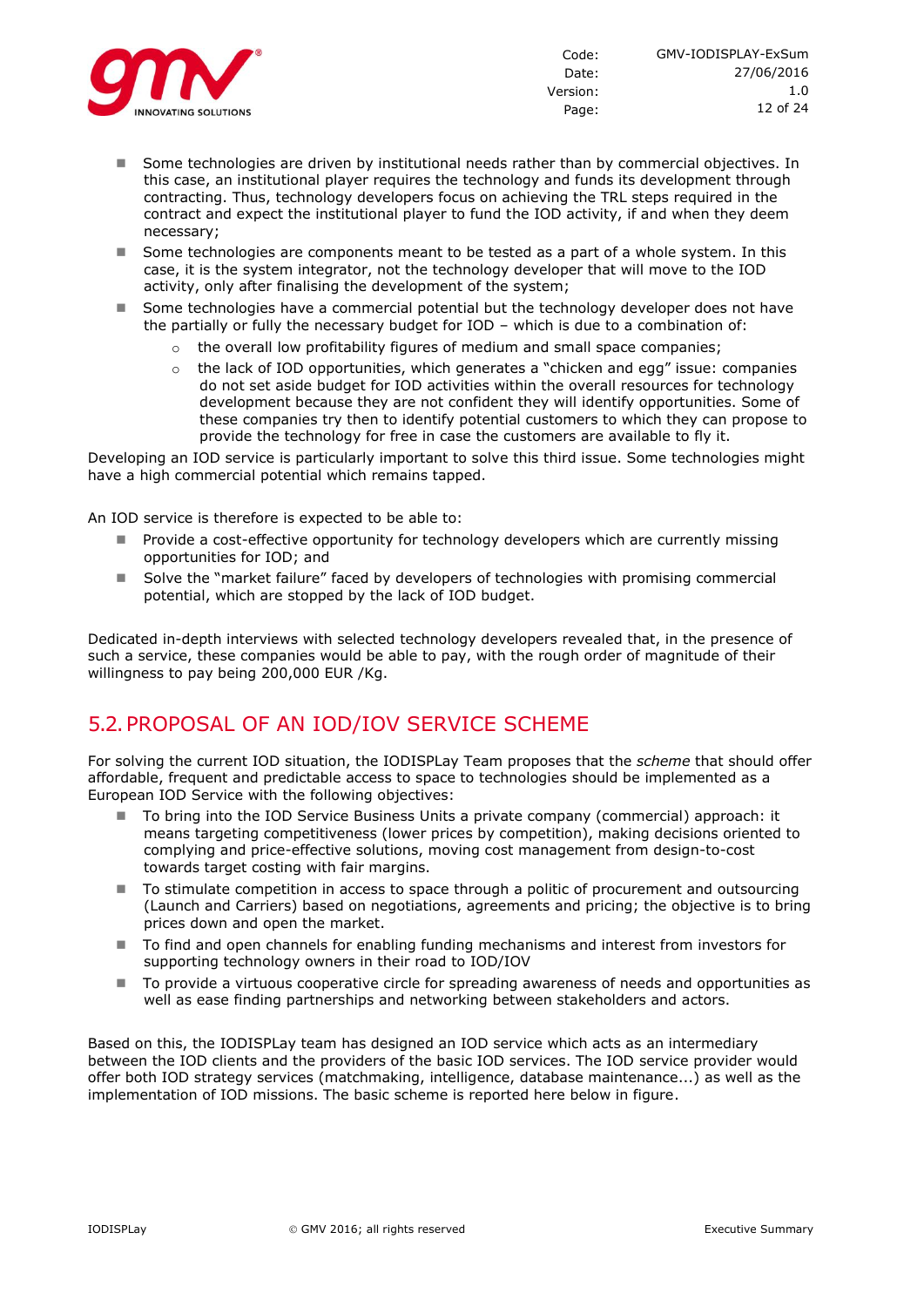



**Figure 5-2: IOD service scheme**

In the figure above, the IOD service provider can be seen at the centre, with the main elements offered within the red block. On the left side, all the building blocks needed by the service provider to implement one IOD mission, which will be procured commercially (or in a buy vs make decision, depending on the capabilities of the service provider). On the right side, the clients that would use the services of the IOD provider.

The IOD service provider will help solving the current European IOD situation by providing IOD opportunities that are:

- Predictable, allowing planning and set aside IOD resources in the development roadmap of a new technology;
- Frequent, maximising opportunities for flying technologies  $(1-2)$  per year as goal)
- Affordable, as limited resources impose that an IOD service can become a reality only if available at low cost

#### 5.2.1.CLIENTS OF THE IOD SERVICE

The IOD service is intended to be offered to three different customer segments, each one with its specific needs and expectations:

- **Technology Owners** / Developers: their main needs are related to the improvement and validation of their technologies. More in detail, they are interested in:
	- $\circ$  Further develop and progress on their technologies to be ready for IOD:
	- o Fly their technology to give flight heritage (IOV) or conduct experiments / measurements (IOD);
	- o Develop partnership with key stakeholder and access to financing
	- o Highlight their technologies to policy makers

It is important to underline that this segment contains players with very different goals, as well as availability and willingness to pay.

- **Public Institutions**: public institutions are mainly interested in increasing the competitiveness of European technologies and in effectively addressing public investments. Thus they need to:
	- o Foster European technologies competitiveness through supporting an IOD service;
	- o Organize an IOD mission for a specific technology or technique;
	- o Fill-up the capacity of contracted launches in order to maximize the output of public investments;
	- o Join and be part of an aggregated board to steer IOD strategy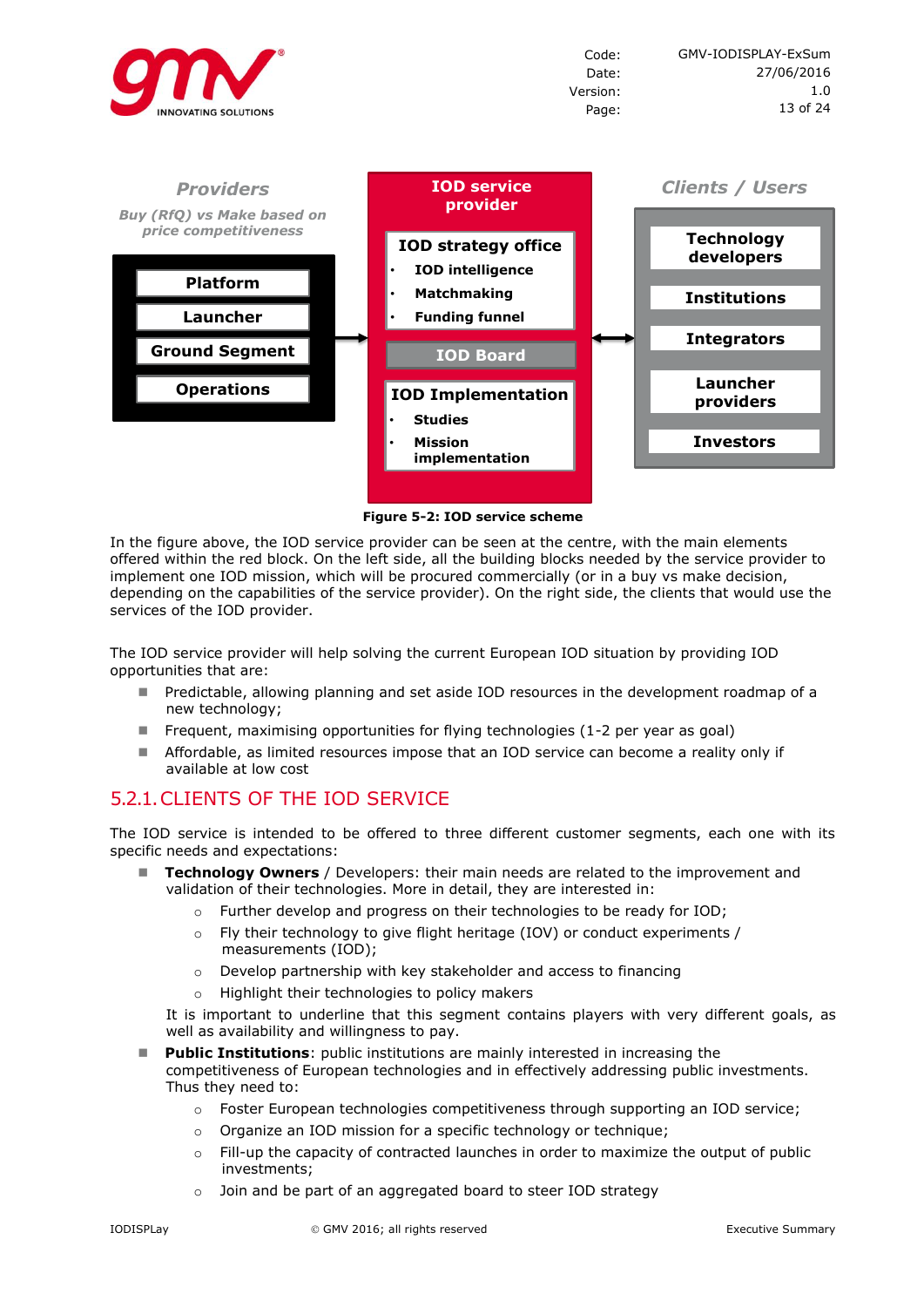

- **System Integrators** (carrier and launcher developers): they are mainly interested in finding technologies that can complete/integrate their systems or lower their costs, or sharing their mission costs;
- **Launcher Providers / Satcom Operators**: their main goal is to share a mission's costs.

# 5.2.2.BUSINESS UNITS AND OFFERED SERVICES

The new entity would be organized in two different business units:

■ The IOD Strategy Office, whose goal is to be a "one-stop shop" for the clients – both public and private – needing support in all the activities prior to the implementation of a mission, including the access to funding. The offered services are detailed in the table below.

| <b>Offered service</b>                        | <b>Description</b>                                                                                                                                                                                                                                                                                  |
|-----------------------------------------------|-----------------------------------------------------------------------------------------------------------------------------------------------------------------------------------------------------------------------------------------------------------------------------------------------------|
| IOD technology                                | Consists in                                                                                                                                                                                                                                                                                         |
| intelligence                                  | (i) the overview and assessment of technologies status, and                                                                                                                                                                                                                                         |
|                                               | (ii) the provision and update of TRL/IOD status of technologies to public<br>institutions. At the same time technology developers are able to showcase their<br>technologies. This type of work is similar to what has been carried out within the<br>IODISPLay project in the data retrieval stage |
| Matchmaking of IOD<br>opportunities           | Consists in the identification and matching of technologies/actors for specific IOD or<br>technology needs, providing information and awareness of opportunities. This service<br>allows the following key players to get in contact. On one side there are                                         |
|                                               | (i) public institutions that interested in finding or developing a strategic technology;                                                                                                                                                                                                            |
|                                               | (ii) LSIs that need to integrate their systems with a missing technology;                                                                                                                                                                                                                           |
|                                               | Launcher providers and Satcom operators that are interested in sharing<br>(iii)<br>mission costs.                                                                                                                                                                                                   |
|                                               | On the other side there are technology developers that are looking for<br>partnerships/collaboration. The service may be activated by each one of these<br>players                                                                                                                                  |
| Matchmaking of<br>investment<br>opportunities | Consists in the identification of potential private investors interested in supporting the<br>development of a specific technology or IOD Mission. The objective of this service is<br>to:                                                                                                          |
|                                               | (i) allow technology developers and launchers to have the funding needed to<br>complete their activities;                                                                                                                                                                                           |
|                                               | (ii) enable investors to allocate their resources in potentially profitable initiatives,<br>thanks to the expected future commercial application of the technologies tested                                                                                                                         |

#### **Table 5-1 IOD strategy office offered services**

**The IOD Service Implementation Office**, whose goal is to support the clients in all the activities related to the implementation of a mission, starting from the analysis of feasibility. The offered services are detailed in the table below

|  |  | Table 5-2 IOD service implementation office offered services |  |  |
|--|--|--------------------------------------------------------------|--|--|
|--|--|--------------------------------------------------------------|--|--|

| <b>Offered service</b>                | <b>Description</b>                                                                                                                                                                                                                                                                                                                                                                                                                                                                                                                                                                                                                                   |
|---------------------------------------|------------------------------------------------------------------------------------------------------------------------------------------------------------------------------------------------------------------------------------------------------------------------------------------------------------------------------------------------------------------------------------------------------------------------------------------------------------------------------------------------------------------------------------------------------------------------------------------------------------------------------------------------------|
| Feasibility studies                   | Carry out studies to assess the feasibility of an IOD mission (either as dedicated or as<br>a hosted payload), in order to present a programmatic dossier that includes the main<br>mission performances and characteristics, its schedule and costs.                                                                                                                                                                                                                                                                                                                                                                                                |
| Implementation of<br>full IOD mission | Implementation of full IOD mission in a scheme that can quarantee regular and<br>predictable access to space, through the following activities (either subcontracted or<br>carried out internally, depending on the most competitive alternative): system<br>engineering; launch opportunity procurement; technologies selection; platform<br>sourcing; system assembly integration and testing; ground segment and operations<br>services; overall mission management and funnel of different funding sources, in<br>terms of selection of potential investors interested in supporting the development of<br>specific technologies or IOD missions |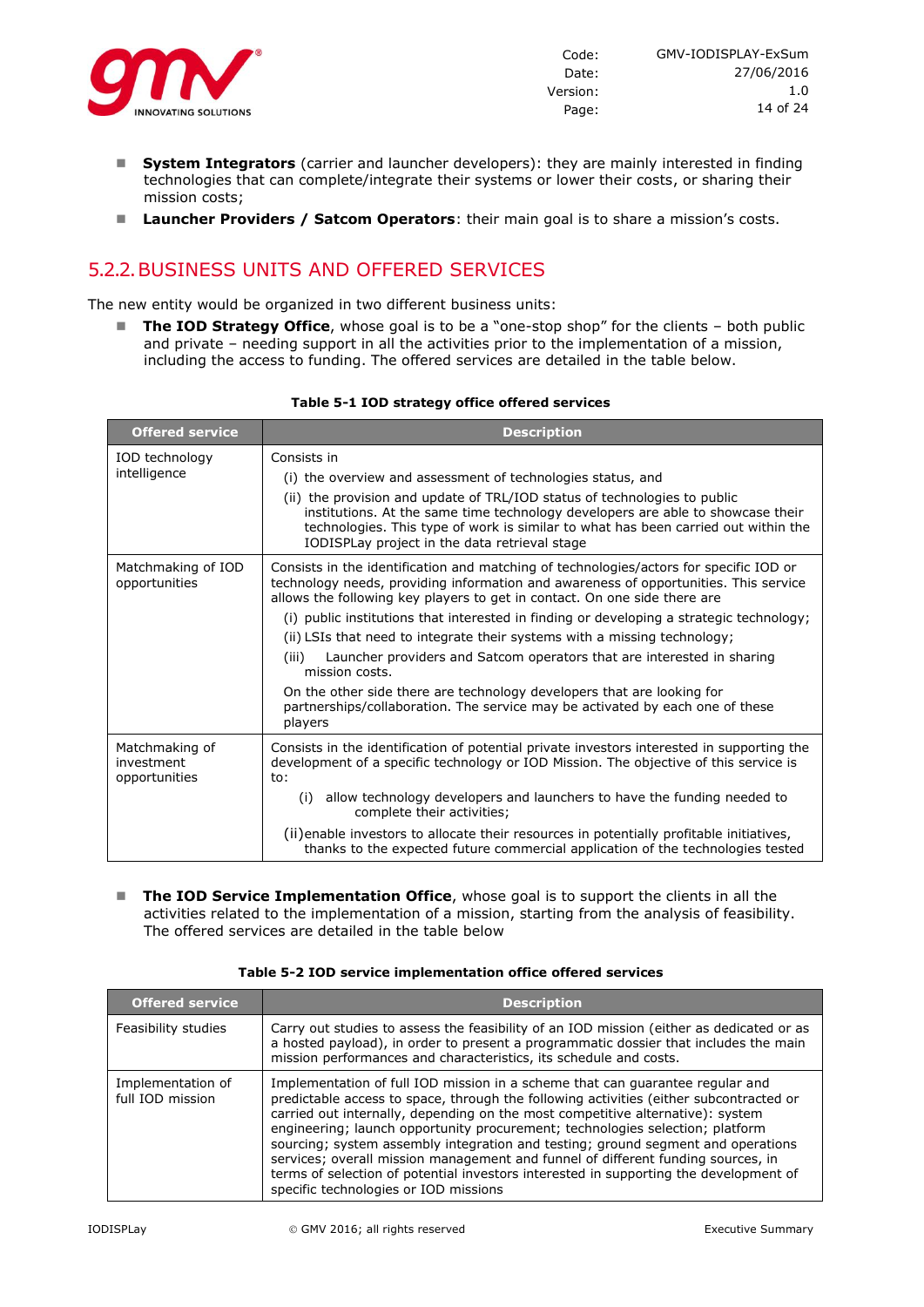

It is important to underline that the business units can be operational within a different time frame. Additionally, an IOD board composed by all main stakeholders (including institutions that could monitor the use of any public funding and ensure successful implementation) will steer the service strategy.

Finally, transversal to both business units an **IOD steering board** will also be part of the IOD service, composed by institutions (EC, ESA, EDA and national delegates) and industry representatives. The board will profit from the intelligence generated by the IOD office and coordinate a European-wide IOD policy by helping set the priorities for IOD missions and influence the decision on the payloads to be flown under institutional support (i.e. while not overstepping in the commercial activities of the IOD service provider). The board will also monitor any potential conflict of interest and market abuse from the IOD service provider.

#### 5.2.3.REVENUE MODELS

The revenue model of each service has been defined in order to ensure:

- the **overall economic and financial viability** of both the business units within a reasonable time frame. The different services are going to generate different levels of profitability, depending on many factors, such as the actual and perceived added value provided to the clients and the implementation timeframe. This implies that the contribution of each service to the overall performance of the IOD service can vary significantly.
- that the **remuneration** due for the services provided by the IOD service is perceived as **fair and competitive** by the potential customers, accordingly to their budget, needs and willingness to pay.

The following revenue streams have been identified from each client:

| <b>Client</b>                              | <b>Technology Owner</b>       | <b>Public institution</b>                                                         | <b>LSIs, Launchers, satcom</b> |
|--------------------------------------------|-------------------------------|-----------------------------------------------------------------------------------|--------------------------------|
| <b>Offered</b>                             |                               |                                                                                   | operators                      |
| service                                    |                               |                                                                                   |                                |
| IOD technology intelligence                |                               | Payment of success fee                                                            |                                |
|                                            |                               | Long term procurement                                                             |                                |
| Matchmaking of IOD<br>opportunities        | Payment of success fee        | Payment of success fee                                                            | Payment of success fee         |
| Matchmaking of<br>investment opportunities | Payment of success fee        |                                                                                   |                                |
| Feasibility studies                        |                               | Payment of daily fee                                                              | Payment of daily fee           |
| IOD mission<br>implementation              | Payment of ticket to<br>space | Funding of parts of the<br>mission<br>Contribution in kind to<br>mission elements |                                |

#### **Table 5-3 Revenue streams**

This revenue models imply the existence of a fully commercial IOD service provider. In the following sections, the business case will be analysed given the current market situation, and on how the emergence of such service could be fostered through institutional support.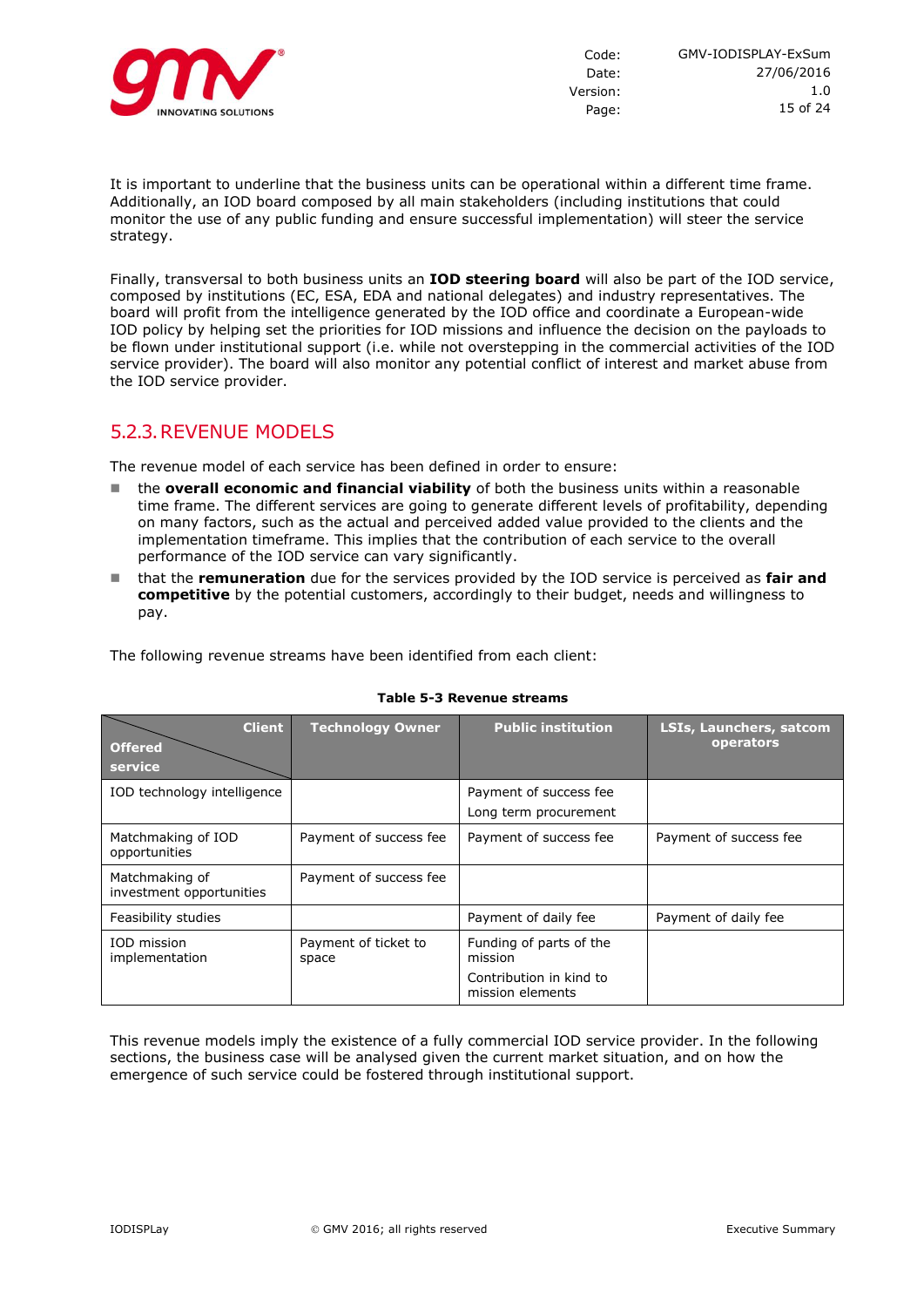

# 5.3.MISSION PORTFOLIO OF AN IOD/IOV SERVICE

In preparing the concept for an IOD/IOV service, the IODISPLay team took into account all the information gathered about the technologies proposed for IOD/IOV, in order to obtain the following:

- A number of promising IOD/IOV mission concepts, based on the interest that has been perceived during the data collection process, communications with policy makers and applications to future applications or missions
- Statistics about the market segment of technologies that should be hosted on a mission to be offered by the IOD service, and hence identify which mission options should be made available to an IOD customer

Ultimately, this has supported the identification of the portfolio of mission that should be encompassed by an IOD service.

The following table lists the most promising 13 IOD/IOV mission concepts that have been identified in IODISPLay by analysing the IOD database. This has been done taking advantage of the Missionization Tool.

Ideally, this exercise should be done/repeated regularly, as new technologies arise with time.

Note that, while each mission is dedicated to a specific topic, other technologies have also been identified to fly as IOD/IOV companions.

#### **Table 5-4 IOD mission portfolio**

| $\#$           | <b>Mission Name</b>                                        | <b>IOD/IOV Concept and Objectives</b>                                                                                                                                                                                                                                                                                                                                                                                                                                                                           |
|----------------|------------------------------------------------------------|-----------------------------------------------------------------------------------------------------------------------------------------------------------------------------------------------------------------------------------------------------------------------------------------------------------------------------------------------------------------------------------------------------------------------------------------------------------------------------------------------------------------|
| $\mathbf{1}$   | Space-based<br>Debris<br>Observation and<br>Identification | The proposed mission aims at providing the required infrastructure for demonstrating<br>different techniques of space based optical observation of space debris (both monitoring<br>and tracking of Earth orbiting objects) together with the on ground infrastructures for<br>data processing. Space based observations are needed to build up ground databases,<br>maintain them and track specific targets. The mission could be a precursor of a European<br>Flagship for SSA and Space Debris Observation. |
| $\overline{2}$ | Rendezvous and<br>Capture<br>demonstration<br>mission      | The proposed IOD mission aims at demonstrating a number of techniques that would<br>enable innovative rendezvous and capture technologies that would be beneficial for active<br>debris removal, in-orbit servicing and Exploration missions. The proposed mission would<br>require an active spacecraft (chaser) hosting the technologies to be demonstrated and a<br>target                                                                                                                                   |
| 3              | THz / IR Upper<br>Atmosphere<br>Sounding                   | The mission proposes to demonstrate a low cost upper atmosphere sounder; provide<br>scientific data to be bench-marked against existing atmosphere data sets and provide<br>verification and experience for other future science missions / instrument                                                                                                                                                                                                                                                          |
| 4              | Small SAR<br>mission                                       | The Earth Observation mission aims at demonstrating a new SAR concept oriented to<br>small satellites, and for potential application to formation flying and constellations.<br>Continuous Wave (CW) Radar requires much less power to operate than conventional and<br>widely deployed "pulse" radars; the concept is tightly coupled to a small satellite bus /<br>deployment philosophy.                                                                                                                     |
| 5              | Large Deployable<br>Antenna/reflector                      | The Large Deployable Antenna is a large size payload that would demand a dedicated IOD<br>mission. European non dependence in terms of Large Reflector Technologies has been<br>promoted also by ESA. Usage of the boom and LDA system could be commercial and<br>applicable to a wide range of satellites (including constellation-based services) and<br>applications thanks to its scalability.                                                                                                              |
| 6              | Electronic-signals<br>Intelligence                         | An ELINT (ELectronic-signals INTelligence) mission based on the Frequency Monitoring<br>Payload could be a dedicated mission or a hosted payload on a small satellite. The<br>technology could be of interest for ITU compliance and protection of space assets from<br>ground based radio frequency interferences, even for GEO. It could be of interest for<br>cybersecurity topics: potential customers could be the governments and defence<br>organisations from EC countries.                             |
| $\overline{7}$ | GTO IOD Mission                                            | This mission concept aims at putting on a GTO orbit a platform carrying a set of IODs that<br>could benefit from a recurrent passage through the Van Allen Belts with long lasting<br>exposure to radiation environment. The mission can be of particular interest for studying<br>effect of radiation on the electronics and correlating them to occurrence of errors.<br>Moreover the mission can be suitable for testing novel error detection methods as well as<br>self-healing hardware.                  |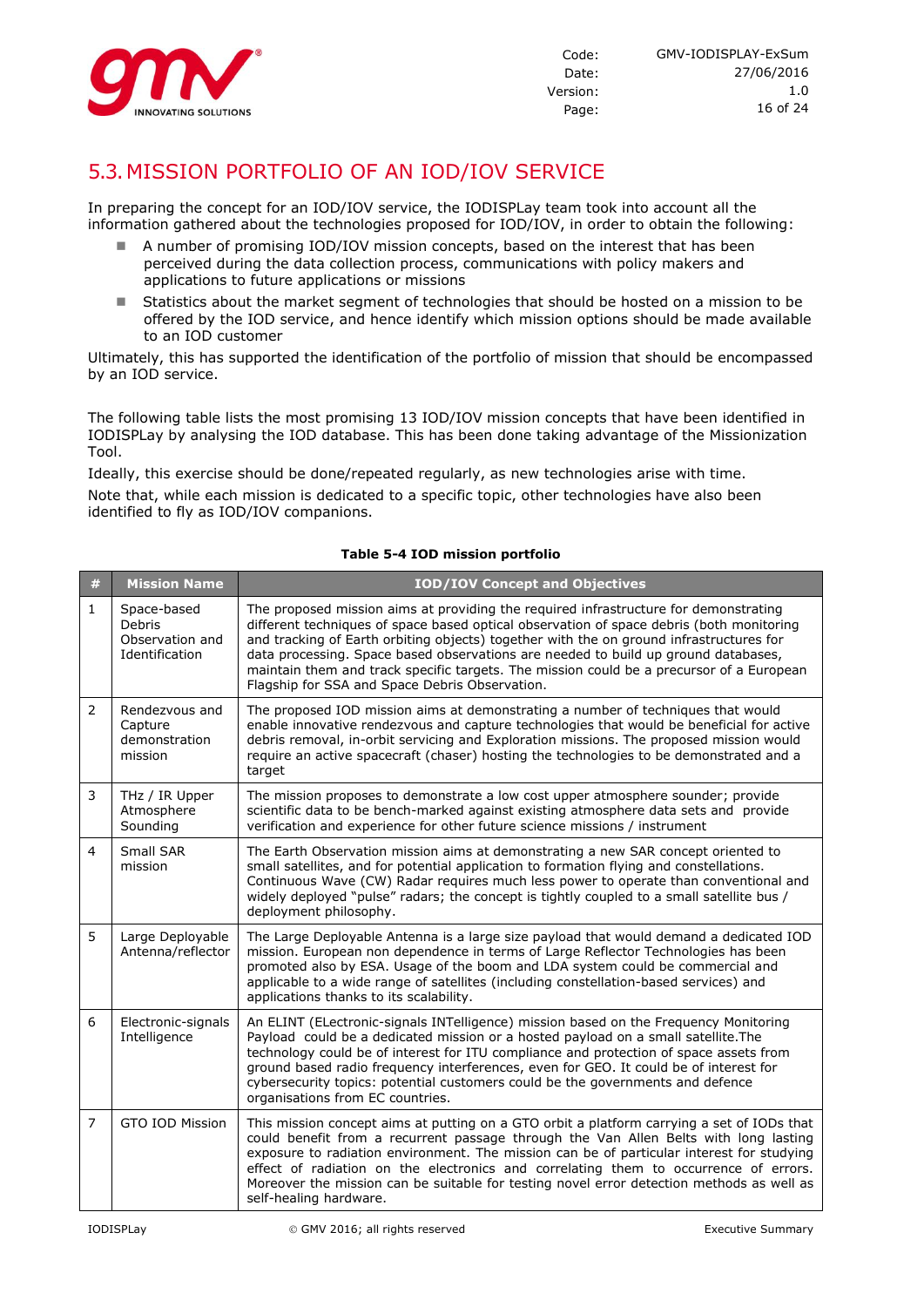

| #  | <b>Mission Name</b>                            | <b>IOD/IOV Concept and Objectives</b>                                                                                                                                                                                                                                                                                                                                                                                                                                                                                                                                 |
|----|------------------------------------------------|-----------------------------------------------------------------------------------------------------------------------------------------------------------------------------------------------------------------------------------------------------------------------------------------------------------------------------------------------------------------------------------------------------------------------------------------------------------------------------------------------------------------------------------------------------------------------|
| 8  | <b>GNSS</b><br>Reflectometry                   | A dedicated mission to demonstrate techniques and technologies related to GNSS<br>reflectometry could be of high interest for institutions and for the potential applications<br>for the community. The promotion of the technology is important for gaining<br>competitiveness wrt similar USA an NASA programmes.                                                                                                                                                                                                                                                   |
| 9  | ISS experiment                                 | ISS in the frame of IOD/IOV can be considered for hosting an experiment to be<br>performed on-board the Station with collaboration of astronauts (in the inner volume or<br>exposed outside the station)                                                                                                                                                                                                                                                                                                                                                              |
| 10 | Electric<br>Propulsion On-<br>Orbit Test Bench | The idea is to develop a (or adapt an existing) carrier designed to host, on recursive base,<br>with successive launches, innovative Electric Propulsion systems or components/parts of<br>them needing in-orbit demonstration/validation as main IOD payload. The baseline carrier<br>should be provided with a flexible/modular power generation system to be tailored on the<br>basis of the power needs from the Electric System (modular solar arrays configuration,<br>modular battery/accumulation system).                                                    |
| 11 | Hyperspectral<br><b>Remote Sensing</b>         | Hyperspectral instruments are missing elements in Europe. Thus a gap should be filled<br>once PROBA-1 mission will end is life. The main interest in demonstrating this technology<br>could be institutional (ESA, EC with Copernicus programme). The services and<br>applications potentially enabled by these technologies can be commercial: agriculture<br>(crop monitoring), ocean monitoring (contamination), mining (surface analysis) and<br>disaster management (analysis of natural or unnatural disasters) aside from potential<br>scientific applications |
| 12 | VEGA as IOD<br>carrier                         | Usage of VEGA modified payload adapter for conducting experiments. Maximum<br>exploitation of a European launch vehicle like VEGA for IOD purposes would be desirable<br>both for institution, launcher developer and provider as well as for technology owners.                                                                                                                                                                                                                                                                                                      |
| 13 | <b>GEO Hosted</b><br>Payload IOD               | The main objective of an IOD in GEO can be the demonstration of telecommunications<br>related technologies. The demonstration could take place at different level of integration<br>in the hosting spacecraft system.                                                                                                                                                                                                                                                                                                                                                 |

When analysing which mission options should be made available to a customer of an IOD service (topdown approach), 6 different options have been identified, which combine the possibility of flying a technology alone or in collaboration with other IODs, the redundancy options and the qualification level of the components of the platform.

Analysing all the data, and taking as well into account lessons learned from previous IOD initiatives (PROBA, TET, TechDemoSat, EuroIOD..), it is possible to conclude that an IOD service mission portfolio should be formed by two different types of mission:

1. Institutional IOD missions that require carriers with IOD payloads in the range of 50 Kg. This range of payload allows achieving complex missions and demonstrating new techniques in orbit, which can even be precursor of future scientific and exploration missions or new spacebased services. In these mission, a central IOD payload defines the overall mission, other companion technologies (for instance, up to 10) can also be flown. In this mission, the complexity and cost of the primary payload justifies the size of the spacecraft and the fact that the mission is not built integrating "black boxes" experiments. The client of this type of mission would be institutional, with the potential of having some commercial clients to fill up the capacity of the satellite.

These missions are similar (in terms of size and purpose) to previous IOD institutional programs like PROBA.

2. Small IOD missions where only few (for instance, up to 3) compatible IOD technologies are flown or tested. The sum of the payloads should be in the region of 10 Kg of payload. If possible, cubesat based platforms should be used to reduce costs. The clients of this type mission could be mostly private (commercial) users, institutions could join as well but this time they would not be the primary user.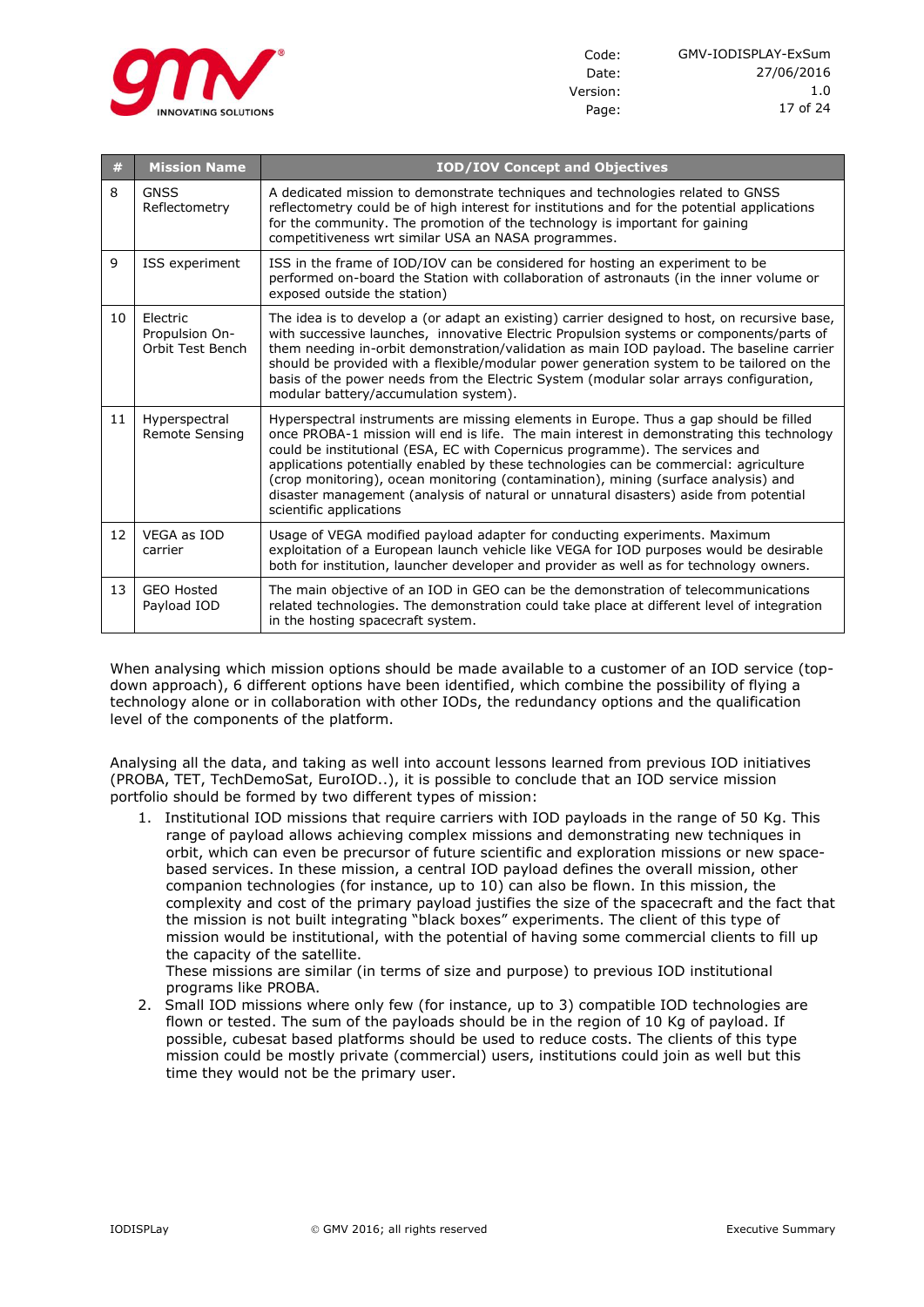

# 5.4. IOD SERVICE USE CASES

Among the different missions that could be offered by an IOD service two use cases have been selected. Those have been analysed more in depth in order to identify their implementation costs and schedule, and therefore further refine our definition of IOD service. The following use cases have been selected:

- Use case A is a mission with an institutional client, interested in demonstrating in orbit a payload of around 50kgs, which can be the precursor of a future service. Based on the mission concepts identified by IODISPLay previously, the Space-based Debris/NEO Observation and Identification payload has been selected. Around this payload, other additional IOD experiments of opportunity (to be sold commercially, potentially) have also been identified.
- Use case B is representative of the situation where commercial customers come to the IOD service provider with a number of different technologies, to which an IOD opportunity must be offered at competitive price. For this, a handful of interesting technologies from the database have been selected, taking into account their potential commercial viability and hence the willingness to pay from the customer, as well as the potential of these technologies of being instrumental in New Space applications.

Note that both use cases have been selected because of their representativeness with respect to the IOD service scheme that IODISPLay has identified and preliminarily outlined. It is important to underline that this does not discard the applicability of other mission concepts or technologies to the IOD service, nor such use case selection is meant to give more importance to one technology with respect to any other one.

A preliminary mission design of each of these use cases has been carried out, which has also helped to identify with concrete examples the costs, the needed elements and the implementation schedule needed by a mission that should be implemented by the service.

# 5.5.THE BUSINESS PLAN OF AN IOD/IOV SERVICE

Based on the preliminary design of the use cases, and on an estimation of the effort needed to offer all the elements of the IOD service, a business plan has been prepared. The following paragraphs provide the estimation approach for the revenues and costs of each service.

#### 5.5.1.1. Revenues Estimation

The revenues estimation is based on the application of three different approaches, described below.

- **Mark-up on operational costs:** this approach is based on the application of an assumed percentage mark-up on the amount of total operational costs sustained by the IOD service in order to provide the service. This approach has been applied with reference to the following services:
	- o Technology Intelligence<sup>1</sup>;
	- o Feasibility studies;
	- o Mission implementation, with reference to the so-called "Small Missions"

This approach ensures, by the definition, the economic sustainability of the business units engaged in the provision of the services mentioned above. In this respect we decided to maintain the most competitive mark-up, and the upper limit has been set to 7%, in consistency with to the current agreements in force between the European Commission and the consortium partners.

- **Success fee:** this approach consists in applying a percentage fee on different economic basis (e.g. costs, indemnification deriving from lawsuits, estimated economic benefits of various nature, etc.) in case a pre-determined event occurs. With reference to the IOD commercial service, this approach has been used for to the following services:
	- $\circ$  Matchmaking of IOD opportunities, in case a successful match is provided. The success fee is calculated on the basis of the average total mission cost, as identified by the consortium partners;

-

 $<sup>1</sup>$  It is necessary to note that the revenues of this service derive from a long term procurement with EC, therefore</sup> the service is operational through institutional funding.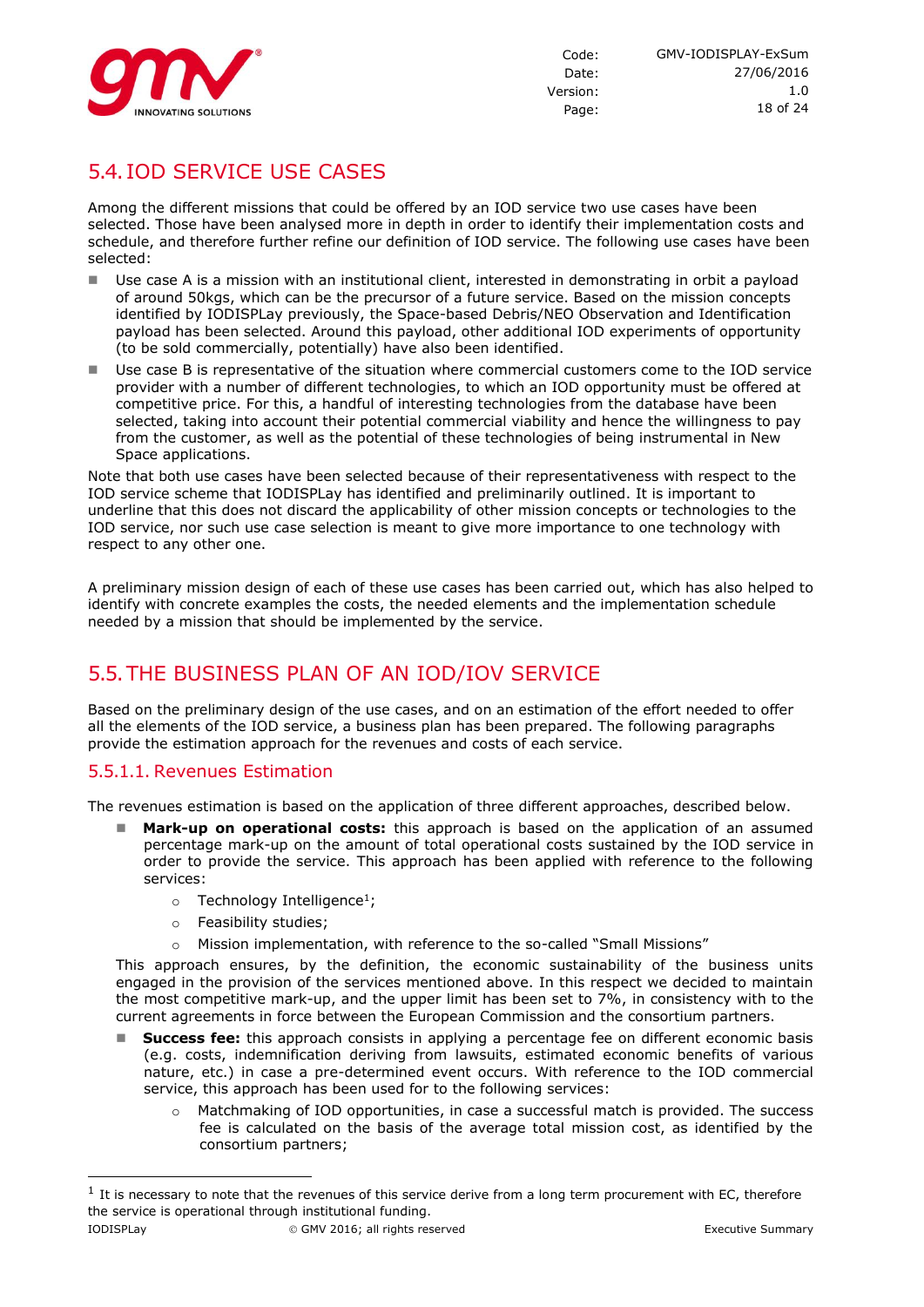

- $\circ$  Matchmaking of investment opportunities, in case a successful match is provided. The success fee is calculated on the basis of the amount of the average amount of external funding provided by financial partners in order to cover the average total mission costs.
- **Institutional funding:** when the business unit's revenue model is not capable of ensuring the complete financial viability, it has been assumed that the costs that could not be covered by the "commercial" revenues generated by the service will be covered – totally or partially – through institutional funding. This approach has been applied with reference to the following services
	- $\circ$  IOD Technology intelligence: the revenues of this service are represented by a long term procurement with the European Commission. It is assumed that the agreement will include a 7% mark-up on total operational costs;
	- o Mission implementation: this service is assumed to be partially financed through institutional funding. In particular, small commercial missions are assumed to be partially funded in the initial period of provision of the services, with the final objective of becoming financially autonomous in the medium term. On the other hand, large institutional mission are assumed to be fully financed for the entire considered timeframe, with the objective of becoming partially commercial in the long term (e.g. offer hosted payload to third parties).

#### 5.5.1.2. Costs Estimation

The operational costs related to the provision of the Strategy Office and Mission Implementation Office have been determined with reference to two different macro-categories:

- **Direct Costs:** they represent all the costs related to the core activities strictly required in order to guarantee the service provision, including the total salaries of the professionals that compose the team dedicated to each service, and – for the mission implementation services – other operational costs that refers to the platform, launch and ground segment services. It is necessary to underline that the total salaries are weighted for the actual effort estimation in terms of man/month for all the core activity of each service, thus they represent a fraction of the total monthly salaries of the professionals included in the different teams.
- **Overhead:** the overhead costs represent all the so-called "indirect costs". These are all the costs that the service provider has to sustain in order to be fully operational. Nevertheless they are not related to the core activities required to provide the different services (e.g. IT, Human Resources, Finance & Control, Marketing, etc.) and the costs of running an office (e.g. utilities, computers, telephone, etc.) It is important to note that the actual effort – and thus costs – of the marketing activities, that should be included in the overhead costs, has been estimated precisely with the same approach adopted for the direct costs.

#### 5.5.1.3. Evaluation of the business plan

The analysis carried out with the business plan showed that the IOD service is not able to reach full economic autonomy during the considered timeframe. The main outcomes of the business plan are detailed below with reference to each service:

- **IOD Technology Intelligence**: this service is expected to be able to self-finance within the business plan timeframe. This is due to the selected revenue model, which consists in the application of a fixed mark-up on operational costs. This business unit is therefore expected to generate every year around 300-350 thousand Euros of revenues and around 20 thousand euros of margin;
- **Matchmaking of IOD opportunities**: this service is expected to be able to progressively self-finance thanks to the revenues generated through the success-fee revenue model. When the business unit will be fully operational (e.g. 6 successful matches are provided every year), it is expected to generate around 250 thousand Euros of revenues and around 60 thousand euros of margin. It is important to note that the average price for the client for a successful match is around 40 thousand euros, which can be considered a fair and competitive compensation for this type of service;
- **Matchmaking of investment opportunities:** the economic results of this business unit show a structural condition of operational losses during the entire timeframe. This situation is due to the fact that – even if the cost structure is reasonably "light" – a higher number of successful matches is needed in order to reach at least the break-even point. The business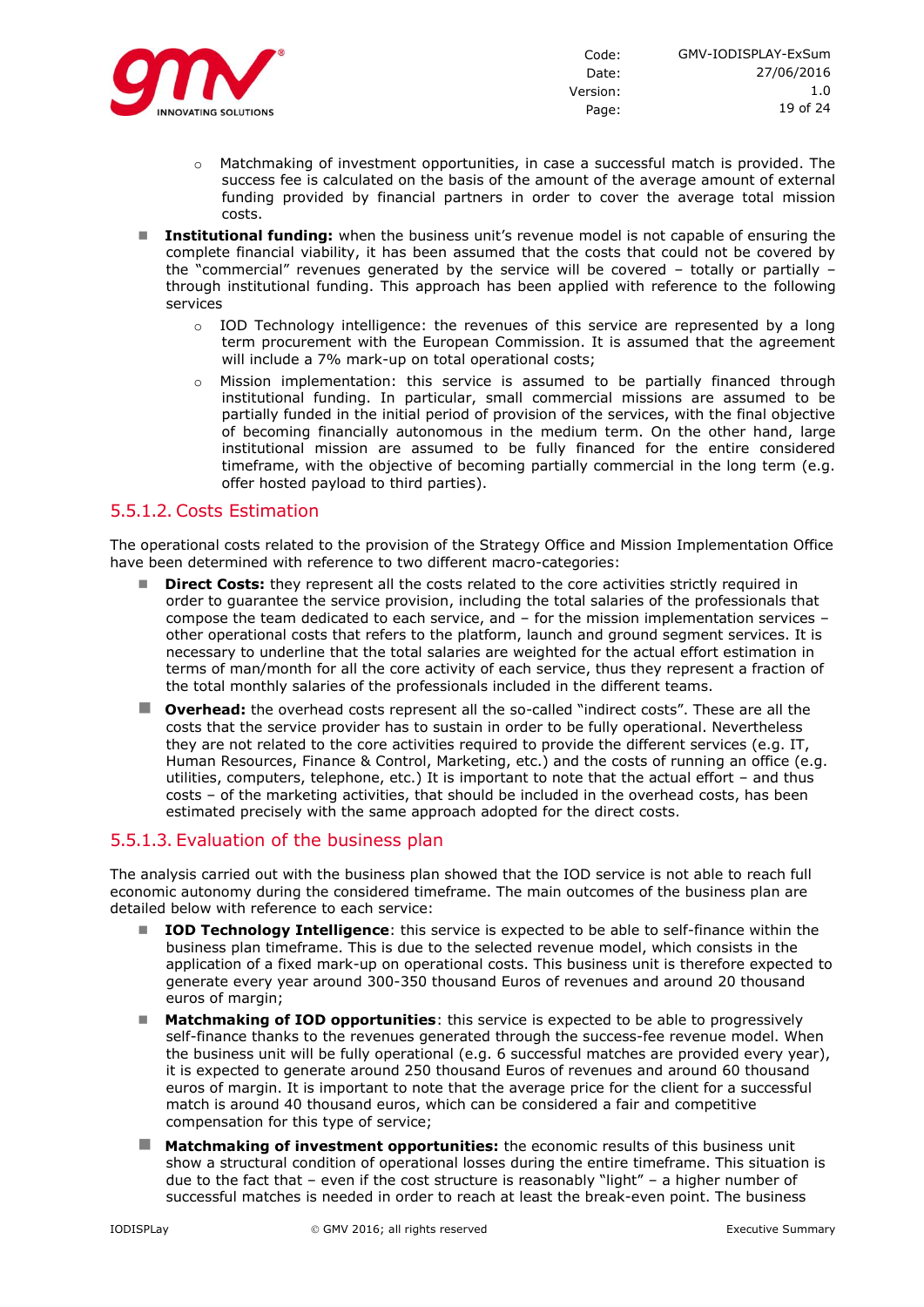

unit is therefore expected to generate every year around 20 thousand Euros of revenues and around 80-100 thousand euros of operational loss. It is important to note that the actual demand for this type of service should be further verified, since the interest and availability of investment funds to provide financial resources to the DIO service clients is not guaranteed. This is a consequence of the "standard" characteristics of typical investment strategy of these subjects, such as the investment period and the expected return on investment, which may conflict with the development timeframe and commercial exploitation of the technology of the IOD services' clients.

- **Feasibility Studies**: this service is assumed to operate under a mark-up scheme, thus the financial viability is ensured by definition. The business unit is expected to generate around 300 thousand Euros of revenues and around 20 thousand Euros of margin. The average price of a feasibility study will be of around 280-300 thousand Euros, which can be considered a fair and competitive compensation for this type of service;
- **Mission implementation**: the mission implementation service is partially self-financing. In particular the commercial revenues will be generated only through the small private missions, while large institutional missions are assumed to be fully funded by the EC during the entire business plan timeframe. The revenues of the business unit range from 6 to 10M Euros per year, on the basis of the mission implementation cycle (e.g. initial setup of the mission implies higher costs and thus higher revenues), and the margin ranges from around 400 to 650 thousand Euros. The mixed revenue model (mark-up on operational costs plus institutional funding) allows the IOD service to offer an initial ticket for space price (small missions) of around 300 thousand euros per Kg that will increase to around 470 thousand euros per Kg when the service will be fully commercial. With reference to the institutional missions, the average price per kg paid through institutional funding ranges from around 300 to 400 thousand euros per kg. The figures of both the two types of mission may be considered as fair and competitive.

Finally, it is important to report that the choice of a mixed revenue model including both commercial revenues and institutional funding is supported by the results of the data gathered during our market analysis. In fact, the comparison of the availability to pay with the budget for IOD commercial missions estimated in IODISPLAY reveals that current availability to pay is insufficient to cover overall mission costs. This gap could be filled through different solutions:

- Some of the interviewed companies are potentially interested in accessing financial solutions to loan the required resources;
- An institutional player could cover the costs that cannot be covered by the demand, as it is assumed for the mission implementation service.

With respect to this last point, the external contribution required for the service is foreseen to decrease through the time, as an effect of the following trends: a) economies of experience and scale generated by the provider of the service through the time, leading to a reduction of IOD mission costs and b) increased willingness to pay by technology developers through the time, driven by the profits generated by technologies demonstrated thanks to the service, as well as by a change of mentality with regards to IOD due to the existence of the service itself.

# 5.6.SETUP OF AN IOD SERVICE

As clearly shown by the performed IOD market analysis and, more in detail, from the business plan, at the moment an IOD service could not be profitable or self-sustained. Nonetheless, the benefits that such service would provide to the European space arena have also been identified, offering IOD opportunities that will be:

- Predictable, allowing planning and set aside IOD resources in the development roadmap of a new technology;
- Frequent, maximising opportunities for flying technologies (1-2 per year as goal)
- Affordable, as limited resources impose that an IOD service can become a reality only if available at low cost, justifying investment in demonstration flights from technology developers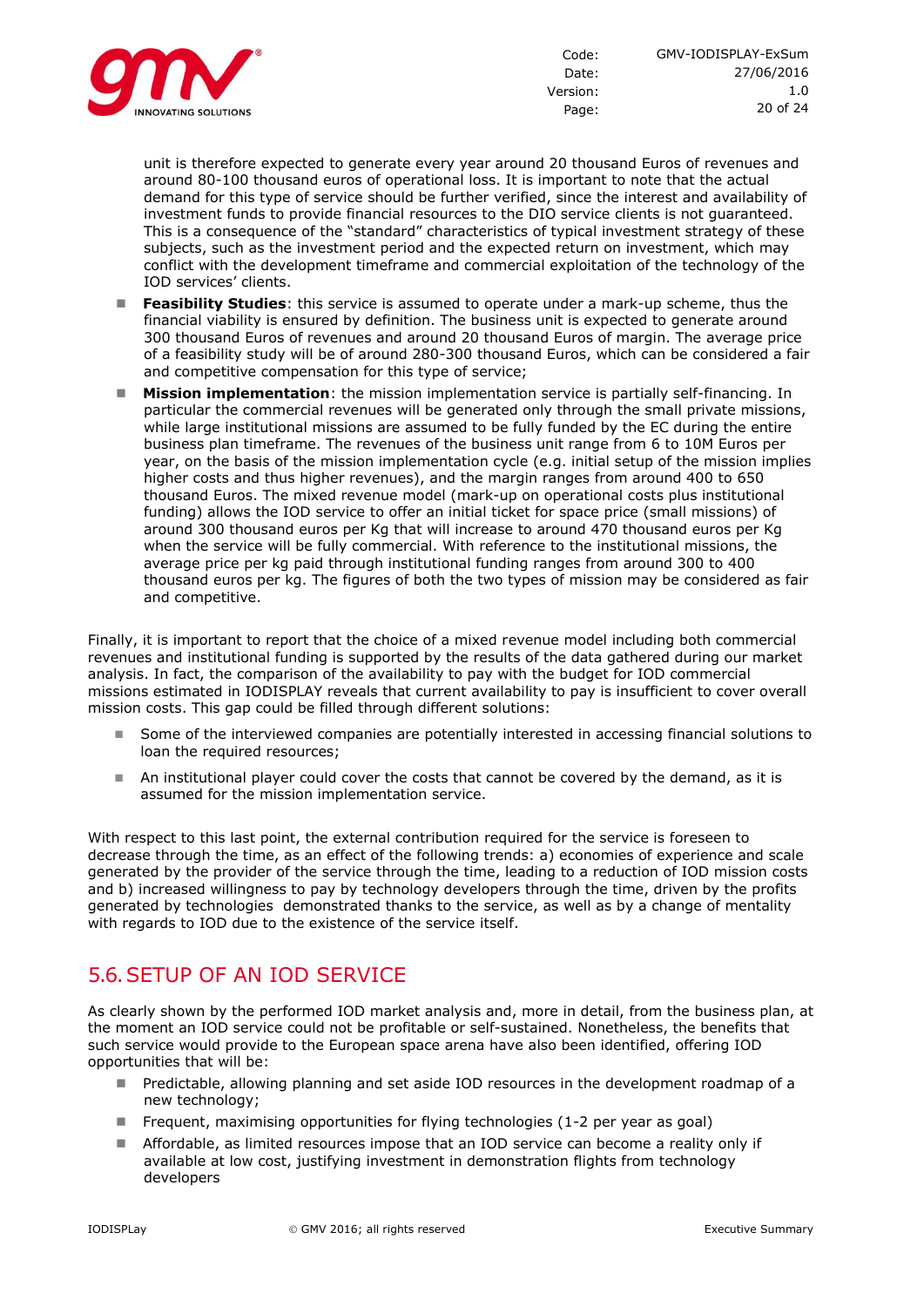

1.0

Also, the European Commission has manifested, through issuing the COMPET-05-2014 call, that there is a public interest in solving the current IOD/IOV situation, as it stated that "[…] The challenge in H2020 is to make access to space possible for new technologies and innovations by means of in-orbit demonstrations (IOD) and/or validations (IOV).[…]".

Such challenge could be faced by offering H2020 support to the setup of the IOD service, which can take form in the following ways:

- Ensuring an anchoring client to the IOD service, such as being the client for the IOD office and profit from its services
- Offer in-kind elements to the implementation of the IOD missions such as, for instance, the provision of a European launcher
- **Providing financial support to the setup of the IOD service such as financing the** implementation of pilot missions

The financial support of the H2020 to the IOD service will have the goals of ensuring that the elements provided by the IOD service can be implemented and of stimulating the commercial market in order to aim at the financial self-sustainability of the IOD service.

Hence, the financial support should phase out with the time, as the IOD service relies more and more on commercial and private customers. This could be implemented by having a number of mission supported by H2020 with decreasing financial support, with at the same time an expected increase of the commercial payloads in these missions (while not excluding that the commission will be a customer of the IOD service itself). In such a way, the EC could also have the possibility to oversee how the IOD service is performing and if the market is being stimulated enough to enable the commercial viability of the service. In case this does not materialise, then the EC could limit or stop the financial support to the service, with the remaining result that a number of IOD technologies have anyway been flown and demonstrated in orbit. Moreover, the EC support would provide high visibility to the EC service initiative and therefore higher probability of market penetration.

Also, financing IOD missions through the IOD service would be an opportunity to select, among the technologies to be flown, elements that have been developed under the FP7/H2020 scheme and that have not yet had the opportunity to be demonstrated in orbit. The IOD payload selection, or the thematic of the IOD mission(s) to be implemented, could also be open to other themes such as supporting upcoming newspace applications by demonstrating enabling technologies, or further foster the European non-dependence effort already done at EC-ESA-EDA level by demonstrating critical technologies in orbit.

It is expected that the EC financial support could be given under H2020 competitiveness rules under a series of grants, either as Research and Innovation actions or Innovation Actions, depending on the level of funding required. This will ensure fair competition and potentially the emergence of more than one service provider.

As evidenced by the presented business plan, financing an institutional IOD mission could require a support from H2020 in the order of 25 M Euros in total: this can be considered substantially higher than typical H2020 space grants. Also, in FP7/H2020 activities which had in their program to have an IOD, sometimes had difficulties of actually performing it, thereby coming short in their initial objectives. This could be solved by having a technical supervision and support of the implementation of an IOD mission under H2020 umbrella by an external entity such as the European Space Agency.

An example of how the IOD service could be supported by H2020 is depicted in the following diagram, which shows that the IOD office could start after the publication of the first H2020 work program in 2017, thereby creating the basic infrastructure for a European IOD service. The IOD office, acting as a one stop shop for IOD activities, would also manage the subcontracting activities that will be carried out to implement IOD missions with H2020 financing. In order to avoid conflict of interests, the IOD office constituents will not be allowed to bid for the subcontracted activities, which will be amount to most of the institutional financing. At the same time, the ESA technical overview should start, in order to support the implementation of the missions.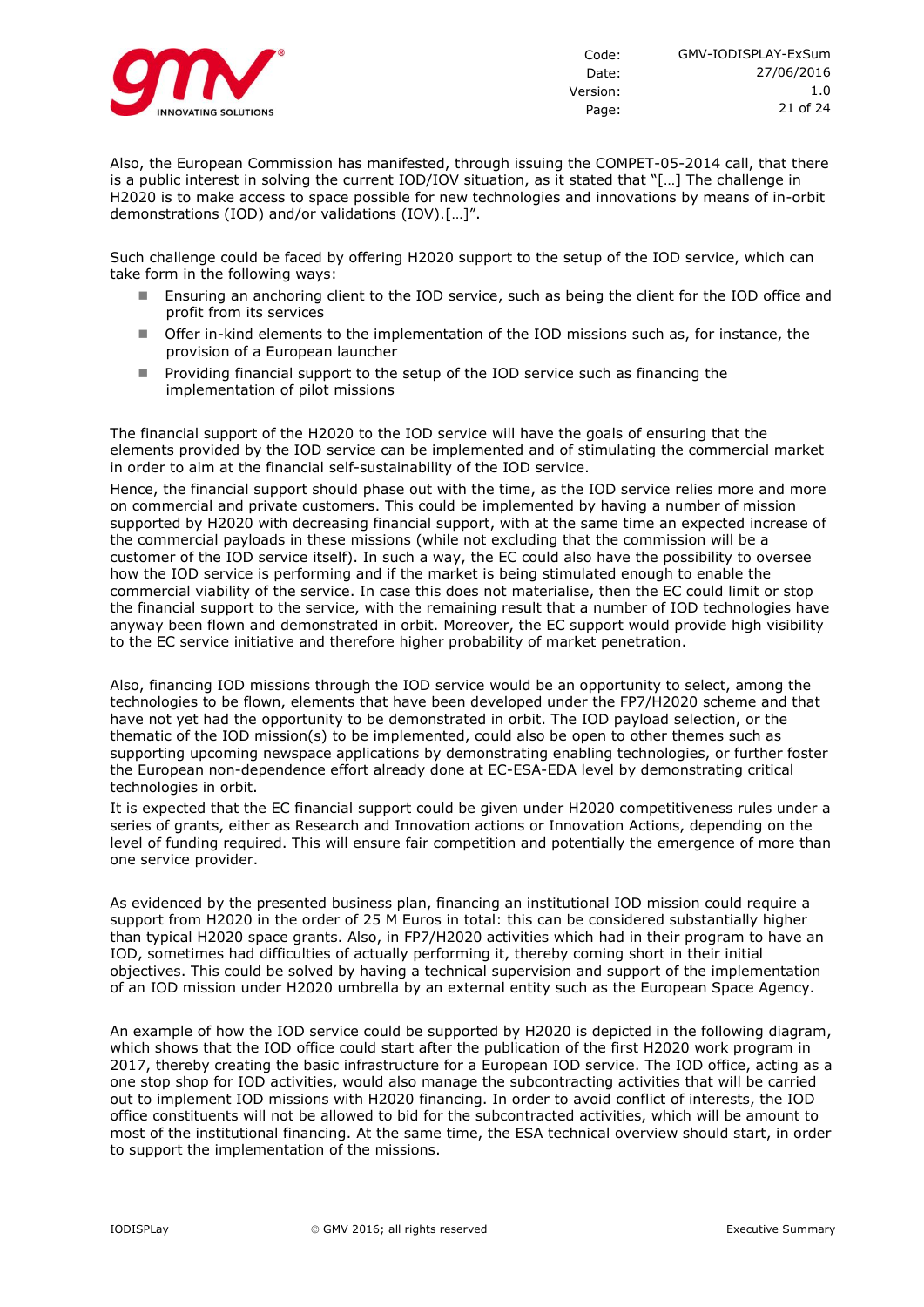

In the following work programs a number of missions could be initiated, with a mix of institutional IOD missions (with IOD payload in the region of 50 Kg) and smaller IOD missions (with IOD payload below 10 Kg to be sold potentially in the commercial market).

It is expected that, for the IOD institutional missions, the support should decrease gradually, as with time IOD tickets will be sold around a central payload. It is assumed that the first institutional IOD mission will be financed in full by the institutions.

For small IOD missions, an initial support from the institutions would be needed in addition to the costs covered by IOD tickets sold to commercial clients. In this case, the objective is to go towards a fully commercially funded small mission.

Both types of mission would rely on a launch opportunity provided by the EC, as well as being overseen technically by ESA. The IOD office would enable having coherence among all the missions, as well as providing additional services (IOD intelligence, IOD opportunities matchmaking and investors matchmaking).

The roadmap also offers the possibility, after the 4 initial years, to evaluate if the market is responding to the public procurement of an IOD service and in the effect on the community of the missions that have been implemented until then. In addition, upon the completion of this phase and of the first missions, the institutions will be able to assess the benefits of performing IOD with this type of scheme.



**Figure 5-3: potential setup of IOD service elements under H2020 support**

Concerning the financial support, based on the carried out estimations the following can be assumed:

- $\blacksquare$  the IOD strategy office would require around 350-400 thousand Euros per year of EC contribution. Said amount represents the revenues of the IOD technology intelligence business unit within the assumed long term procurement agreement;
- an institutional IOD mission could be implemented with around 22M Euros of total EC contribution, provided over a 3 years timeframe, under the assumption of full funding of missions costs and contribution in kind of the launcher;
- a small IOD mission could be implemented with around 2M Euros of EC contribution over a 2 years timeframe, under the assumption of 50% funding of the costs of the first mission, with contribution in kind of the launcher, and no funding from the third mission onwards

These values are expected to decrease (up to 20/30% after the first missions or IOD service operations).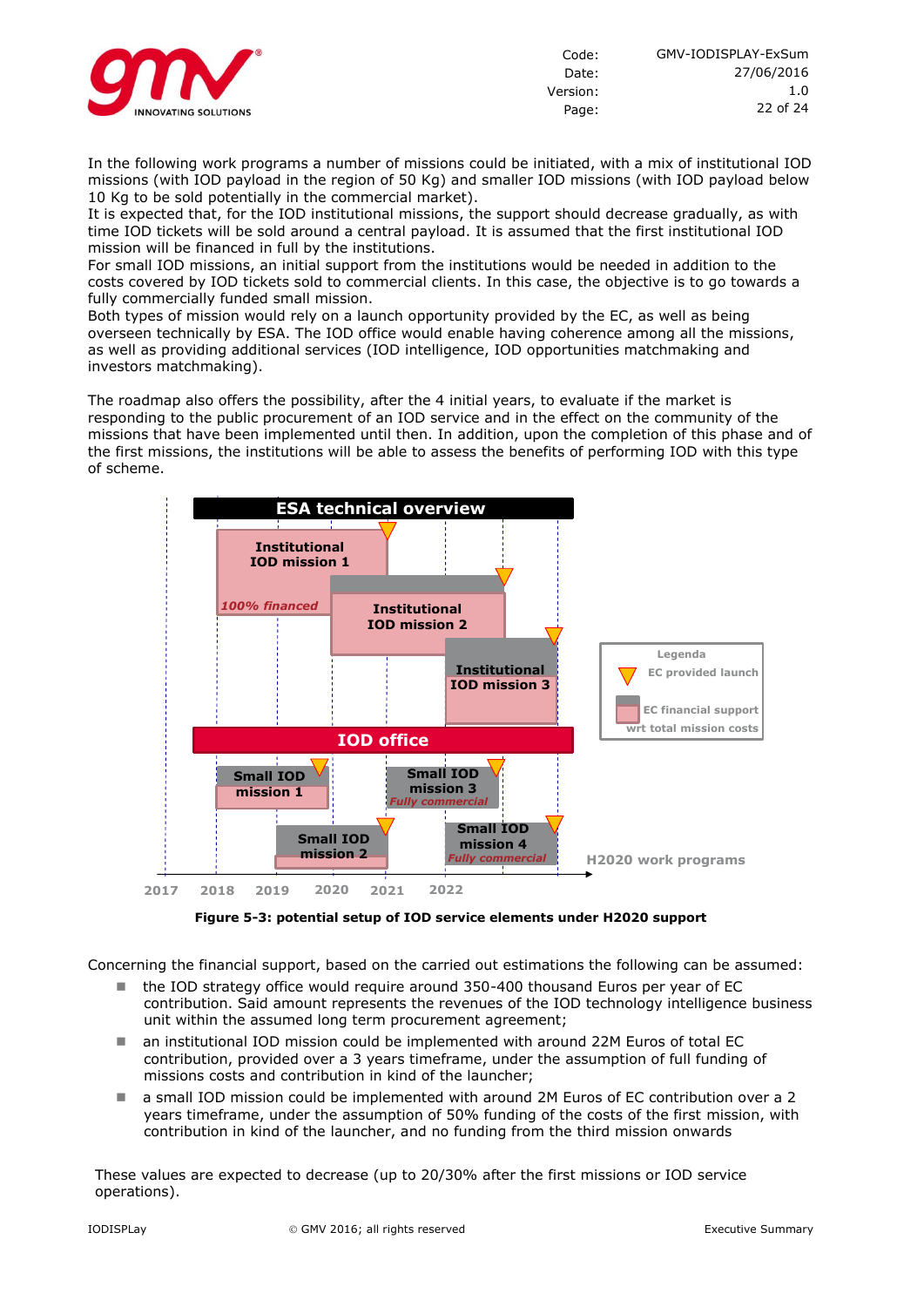

# **6. CONCLUSIONS**

This document has described the results of the activities carried out in the frame of the H2020 IODISPLay project, whose objective is to identify a number of solutions for IOD/IOV of technologies within Europe.

During the project, a substantial amount of data on the technologies that would profit from IOD/IOV, as well as the carriers and launchers that would bring them to orbit, has been obtained and structured in the database.

This has once more validated the existence of the "valley of death" of the TRL, as well as a need of shift of paradigm if the situation is to be changed.

One results has been that within the current situation most of those technologies would not find their way to flight. As consequence within IODISPLay concept of an IOD service scheme has been proposed and preliminarily outlined. This need was also in line with the main messages gathered during the IOD workshop held in November 2015, which highlighted the need of fostering a scheme for providing frequent and ideally self-sustainable access to space.

The scheme foreseen by IODISPLAY is based on a European IOD commercial service, where an entity would act as a single stop shop for all actors interested in an IOD/IOV, as well as subcontract all the main activities needed to implement an IOD mission.

The service objective would be able to provide predictable, frequent and affordable access to space.

The IOD service would also provide IOD intelligence and flight opportunities or investors matchmaking. The target missions for such service would basically be two: a first type of mission with a main institutional IOD/IOV payload (in the region of 50 Kg), completed by other IOD slots that could be offered commercially; and a second much smaller type of mission (with a total IOD/IOV payload in the range of 10kgs), that would be fully commercial.

The market analysis and a business plan review of the IOD service show that this entity could not be, at present, financially self-sustained. Since the benefits it would bring for the community would be real and would allow changing the current IOD situation, it is proposed that institutions should support the emergence of such IOD service scheme. The objective of the public support would be not only to finance the first steps of an IOD service, but also to stimulate the market so that it could provide commercial income and eventually profitability to the IOD service providers.

In this document, a potential way of supporting the emergence of an IOD service through H2020 space resources has been proposed, which includes the implementation of a number of IOD missions as well as the support from an external technical expert like ESA, which would provide high confidence in the outcome of the program.